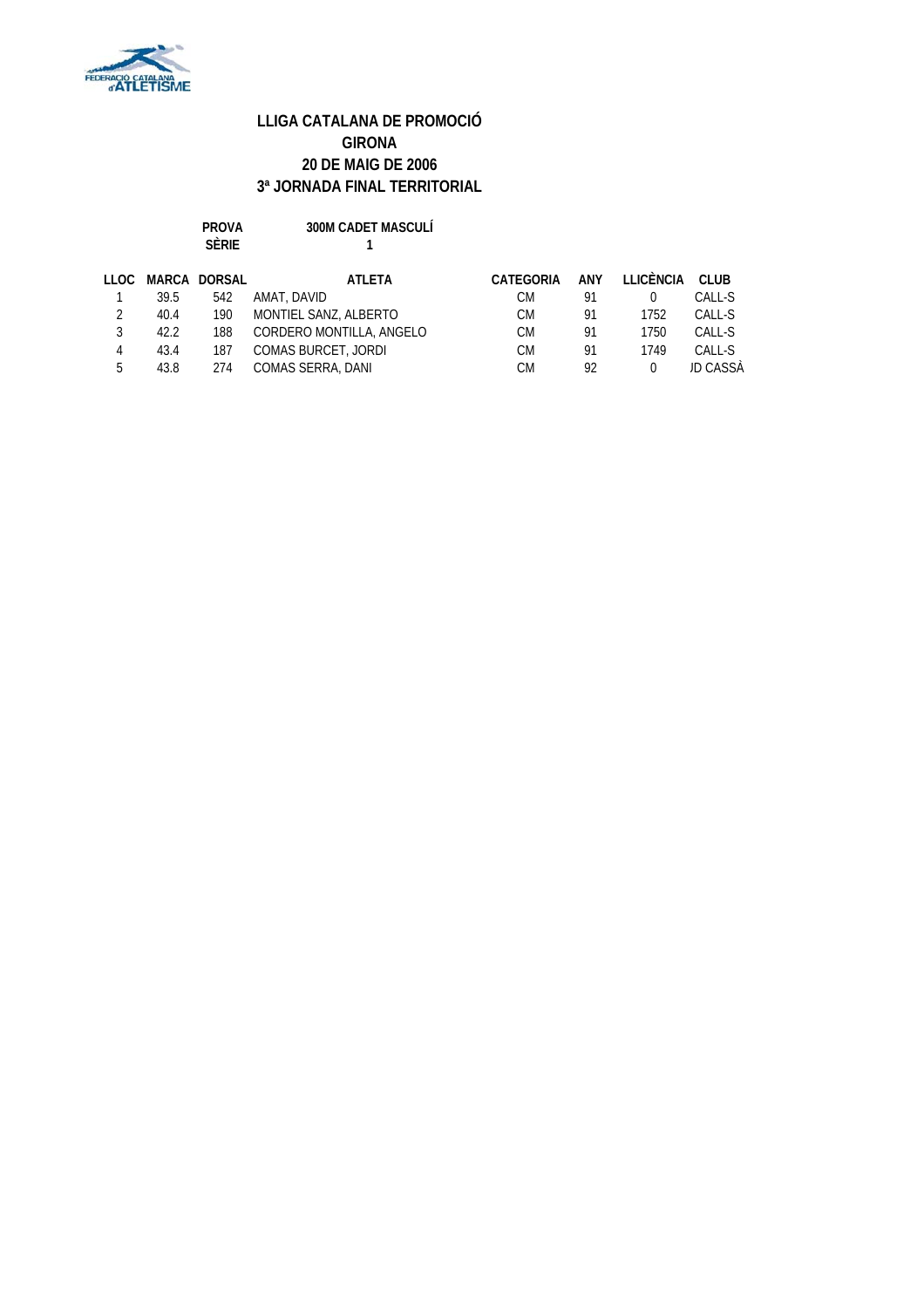

**PROVA 300M CADET FEMENÍ**

**SÈRIE 1**

| LLOC.        |      | MARCA DORSAL | <b>ATLETA</b>                    | CATEGORIA | ANY | <b>LLICÈNCIA</b> | <b>CLUB</b>     |
|--------------|------|--------------|----------------------------------|-----------|-----|------------------|-----------------|
|              | 42.0 | 223          | GALAN GONZALEZ-CARRATO, CRISTINA | СF        | 91  | 0                | <b>GEIEG</b>    |
|              | 44.3 | 613          | ALCARRIA DORADO, ALBA            | СF        | 91  | 0                | <b>SCELONI</b>  |
|              | 46.0 | 142          | GAYA BOFILL, TÀNIA               | СF        | 91  | 15265            | <b>CNB</b>      |
| 4            | 46.9 | 84           | PADROSA CROS, RAQUEL             | СF        | 92  | 288              | <b>CNO</b>      |
| 5            | 48.1 | 123          | SUBIRANA FRIGOLA, ANNA           | СF        | 91  | 0                | GICB-CAP        |
| <sub>6</sub> | 49.8 | 209          | MITJAVILA GUTIÉRREZ, NÚRIA       | СF        | 92  | 0                | <b>UD CASSA</b> |
|              | 50.0 | 83           | MARGUÍ SOLÀ, JUDITH              | СF        | 92  | 1971             | <b>CNO</b>      |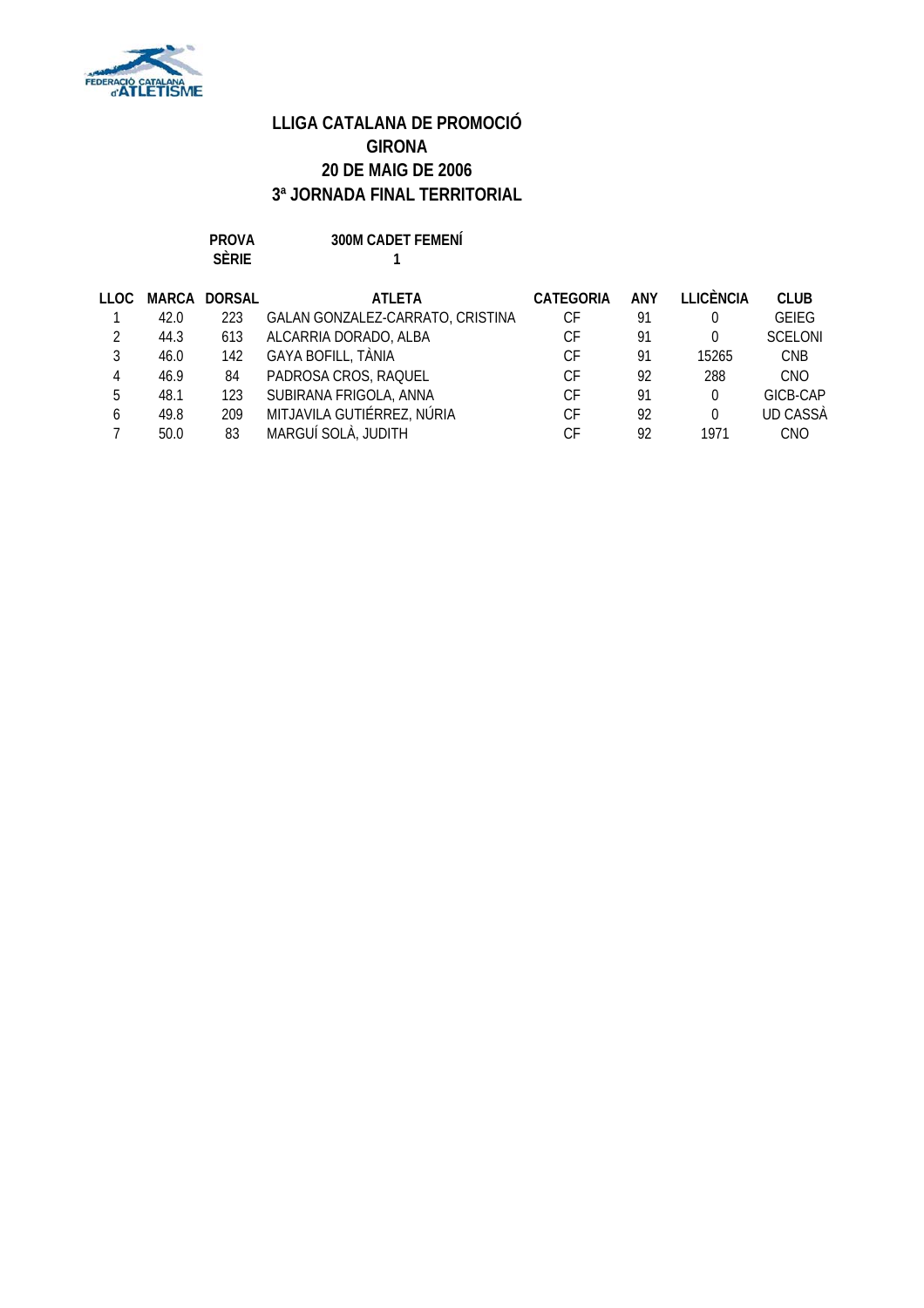

| PROVA        | <b>150M INFANTIL MASCULÍ</b> |
|--------------|------------------------------|
| <b>SÈRIE</b> |                              |

| <b>LLOC</b> | MARCA | <b>DORSAL</b>                | <b>ATLETA</b>                | CATEGORIA | ANY | LLICÈNCIA        | <b>CLUB</b>          |
|-------------|-------|------------------------------|------------------------------|-----------|-----|------------------|----------------------|
|             | 20.0  | 37                           | FONTANÉ I MASÓ, JOAQUIM      | IM        | 93  | 0                | <b>GEIEG</b>         |
|             | 21.1  | 16                           | JORDI RUBIO                  | IM        | 93  | 31/1604          | <b>IES MONTSORIU</b> |
| 3           | 22.5  | 87                           | DURAN SIDERA, ADRIA          | IM        | 94  | 136              | CNO                  |
| 4           | 26.7  | 17                           | XAVI RUBIO                   | IM        | 93  | 31/1605          | <b>IES MONTSORIU</b> |
|             |       | <b>PROVA</b><br><b>SÈRIE</b> | <b>150M INFANTIL MASCULÍ</b> |           |     |                  |                      |
| <b>LLOC</b> | MARCA | <b>DORSAL</b>                | <b>ATLETA</b>                | CATEGORIA | ANY | <b>LLICÈNCIA</b> | <b>CLUB</b>          |
|             | 21.0  | 208                          | GARRIGA CAÑET, MARC          | IM        | 94  | $\Omega$         | UD CASSA             |
|             | 22.3  | 114                          | MIELGO VALDEPEÑAS, ALEX      | IM        | 93  | $\Omega$         | GICB-CAP             |
| 3           | 23.8  | 612                          | <b>BUSQUETS POL, FERRAN</b>  | IM        | 93  | 0                | UD CASSÀ             |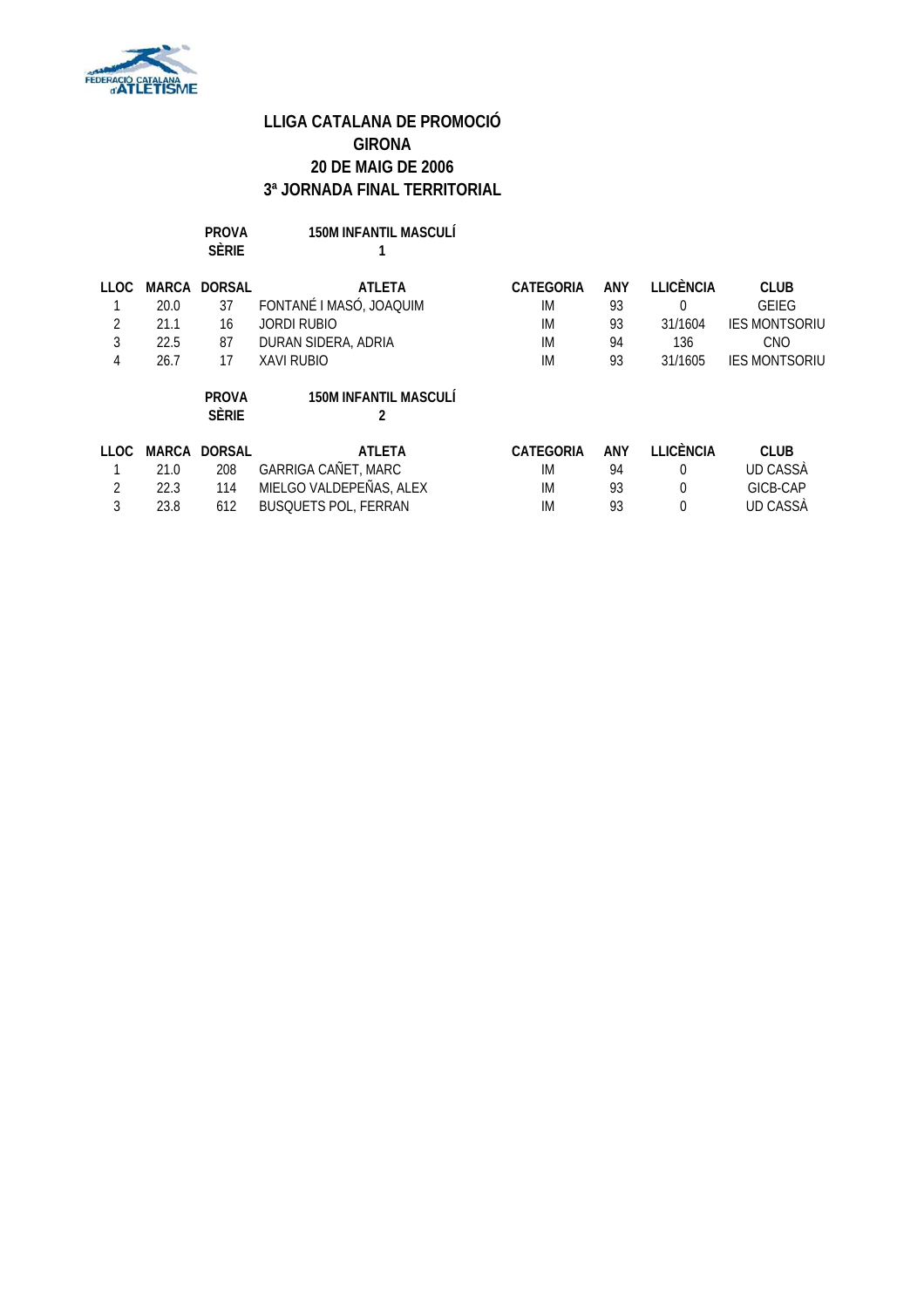

**PROVA 150M INFANTIL FEMENÍ SÈRIE 1**

| <b>LLOC</b><br>1<br>$\overline{2}$<br>$\mathfrak{Z}$<br>$\overline{4}$<br>5 | 21.6<br>21.9<br>22.1<br>22.5<br>23.4 | MARCA DORSAL<br>42<br>34<br>200<br>138<br>$\overline{4}$ | <b>ATLETA</b><br>ALSINA VIU, LAIA<br>PARRA ORTIZ, Mª ISABEL<br><b>IGLESIAS MARTÍNEZ, NÚRIA</b><br>CASTELLVELL BELLA, CLARA<br><b>ANNA BOHILS</b> | <b>CATEGORIA</b><br>IF<br>IF<br>IF<br>IF<br>IF | ANY<br>94<br>93<br>93<br>93<br>93 | <b>LLICÈNCIA</b><br>0<br>$\mathbf 0$<br>$\Omega$<br>$\Omega$<br>31/1596 | <b>CLUB</b><br><b>GEIEG</b><br><b>GEIEG</b><br><b>IES S.HILARI</b><br>CNB<br><b>IES MONTSORIU</b> |
|-----------------------------------------------------------------------------|--------------------------------------|----------------------------------------------------------|--------------------------------------------------------------------------------------------------------------------------------------------------|------------------------------------------------|-----------------------------------|-------------------------------------------------------------------------|---------------------------------------------------------------------------------------------------|
|                                                                             |                                      | <b>PROVA</b><br><b>SÈRIE</b>                             | <b>150M INFANTIL FEMENÍ</b><br>$\overline{2}$                                                                                                    |                                                |                                   |                                                                         |                                                                                                   |
| <b>LLOC</b>                                                                 |                                      | MARCA DORSAL                                             | <b>ATLETA</b>                                                                                                                                    | <b>CATEGORIA</b>                               | ANY                               | <b>LLICÈNCIA</b>                                                        | <b>CLUB</b>                                                                                       |
| 1                                                                           | 22.5                                 | 610                                                      | DE JENOVER GIL, ÈLIA                                                                                                                             | IF                                             | 93                                | $\boldsymbol{0}$                                                        | CAF                                                                                               |
| $\overline{2}$                                                              | 23.2                                 | 286                                                      | PINSACH ROVIROLA, NURIA                                                                                                                          | IF                                             | 93                                | 0                                                                       | <b>UD CASSÀ</b>                                                                                   |
| $\mathfrak{Z}$                                                              | 23.4                                 | 139                                                      | ZAMUDIO DOMINGO, MARINA                                                                                                                          | IF                                             | 93                                | 0                                                                       | CNB                                                                                               |
| $\sqrt{4}$                                                                  | 24.8                                 | 140                                                      | BATLLES CAMPMANY, LAURA                                                                                                                          | IF                                             | 93                                | 0                                                                       | <b>CNB</b>                                                                                        |
| 5                                                                           | 25.3                                 | 56                                                       | HUERCIO PUENTES, Mª DEL MAR                                                                                                                      | IF                                             | 93                                | $\overline{0}$                                                          | CAF                                                                                               |
|                                                                             |                                      | <b>PROVA</b><br><b>SÈRIE</b>                             | <b>150M INFANTIL FEMENÍ</b><br>3                                                                                                                 |                                                |                                   |                                                                         |                                                                                                   |
| <b>LLOC</b>                                                                 |                                      | MARCA DORSAL                                             | <b>ATLETA</b>                                                                                                                                    | <b>CATEGORIA</b>                               | <b>ANY</b>                        | <b>LLICÈNCIA</b>                                                        | <b>CLUB</b>                                                                                       |
| 1                                                                           | 21.7                                 | 55                                                       | MONTERO BLESA, ARIADNA                                                                                                                           | IF                                             | 93                                | $\boldsymbol{0}$                                                        | CAF                                                                                               |
| $\overline{2}$                                                              | 22.0                                 | 45                                                       | SERRA SERRA, NURIA                                                                                                                               | IF                                             | 94                                | $\overline{0}$                                                          | <b>GEIEG</b>                                                                                      |
| $\mathfrak{Z}$                                                              | 22.1                                 | 141                                                      | RIERA MALLOL, GEMMA                                                                                                                              | IF                                             | 93                                | 0                                                                       | <b>CNB</b>                                                                                        |
| 4                                                                           | 22.5                                 | 70                                                       | MORENO SALO, MARTA                                                                                                                               | IF                                             | 93                                | 0                                                                       | CAF                                                                                               |
|                                                                             |                                      | <b>PROVA</b><br><b>SÈRIE</b>                             | <b>150M INFANTIL FEMENÍ</b><br>4                                                                                                                 |                                                |                                   |                                                                         |                                                                                                   |
| <b>LLOC</b>                                                                 |                                      | MARCA DORSAL                                             | <b>ATLETA</b>                                                                                                                                    | <b>CATEGORIA</b>                               | <b>ANY</b>                        | <b>LLICÈNCIA</b>                                                        | <b>CLUB</b>                                                                                       |
| 1                                                                           | 22.6                                 | 135                                                      | GUERRERO PUIGDEVALL, MARINA                                                                                                                      | IF                                             | 94                                | 0                                                                       | CNB                                                                                               |
| $\overline{2}$                                                              | 24.5                                 | 468                                                      | TALHI, NAIMA                                                                                                                                     | IF                                             | 93                                | 0                                                                       | GICB-CAP                                                                                          |
| $\mathfrak{Z}$                                                              | 24.7                                 | 525                                                      | desconegut/da                                                                                                                                    | $\mathbf 0$                                    | $\mathbf 0$                       | 0                                                                       | $\boldsymbol{0}$                                                                                  |
| $\overline{4}$                                                              | 24.8                                 | 525                                                      | desconegut/da                                                                                                                                    | $\boldsymbol{0}$                               | $\theta$                          | $\mathbf 0$                                                             | $\overline{0}$                                                                                    |
|                                                                             |                                      |                                                          |                                                                                                                                                  |                                                |                                   |                                                                         |                                                                                                   |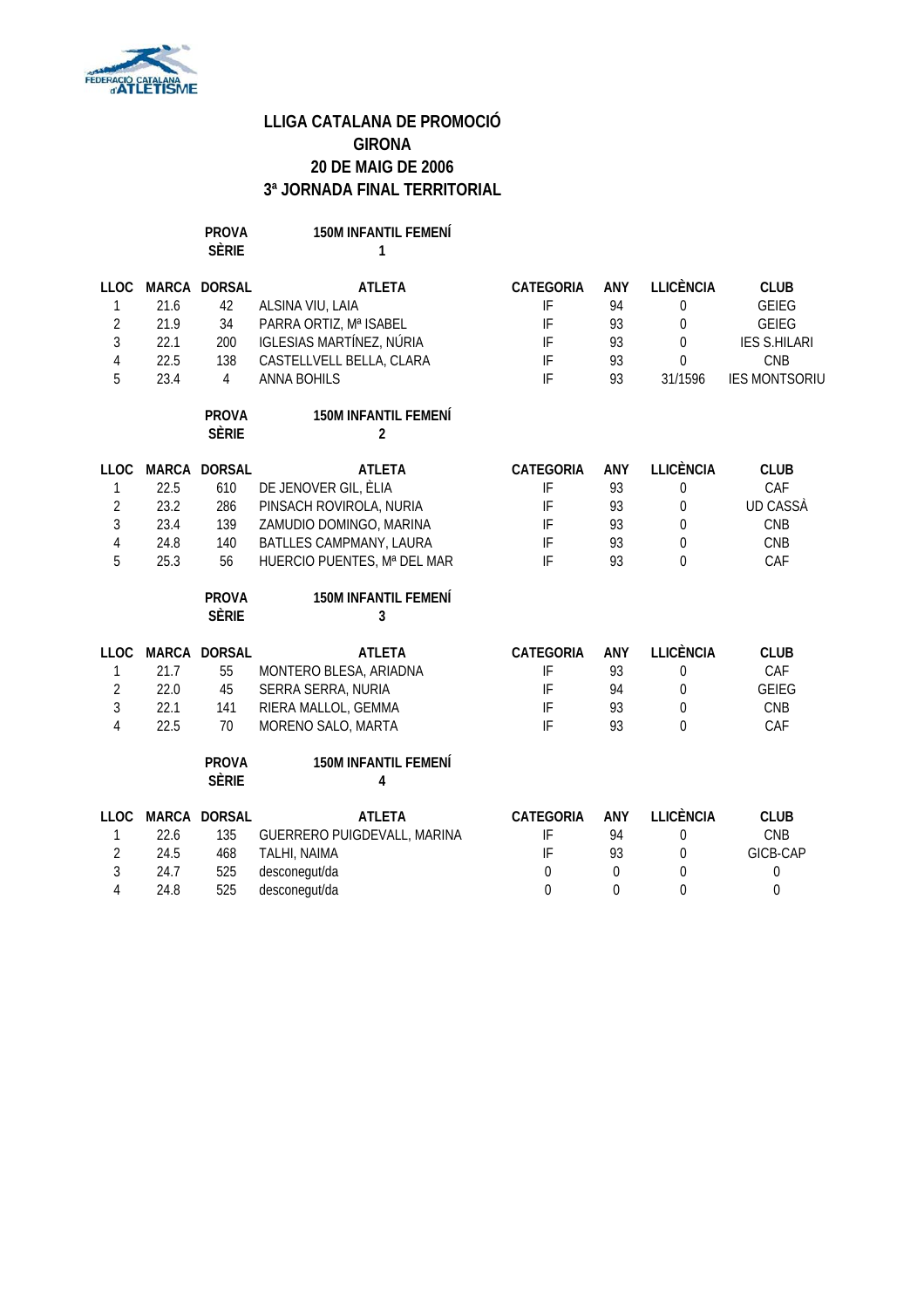

#### **PROVA 1500 METRES OBSTACLES CADET MASC**

| LLOC |        | MARCA DORSAL | <b>ATLETA</b>                | <b>CATEGORIA</b> | ANY | <b>LLICÈNCIA</b> | <b>CLUB</b>        |
|------|--------|--------------|------------------------------|------------------|-----|------------------|--------------------|
|      | 4:34.4 | 285          | CARRILLO VIÑAS, JOSEP RAMON  | СM               | 91  | 0                | <b>GEIEG</b>       |
|      | 4:45.4 | 604          | EZZAYDUNI, IBRAHIM           | СM               | 91  | 0                | <b>SPORT CANET</b> |
|      | 5:07.7 | 603          | TORRES BATSUMS, RICARD       | СM               | 91  | 0                | VILAFRANCA         |
| 4    | 5:14.4 | 63           | MONTERO HERNÁNDEZ, CHRISTIAN | СM               | 91  | 0                | GICB-CAP           |
| 5    | 5:31.1 | 190          | MONTIEL SANZ, ALBERTO        | СM               | 91  | 1752             | CALL-S             |
| 6    | 6:19.9 | 118          | ALABERT ALDANA, ANIOL        | СM               | 92  | 0                | GICB-CAP           |
|      | 6:44.4 | 470          | <b>BOSETAUI, MOHAMED</b>     | СM               | 92  | 0                | GICB-CAP           |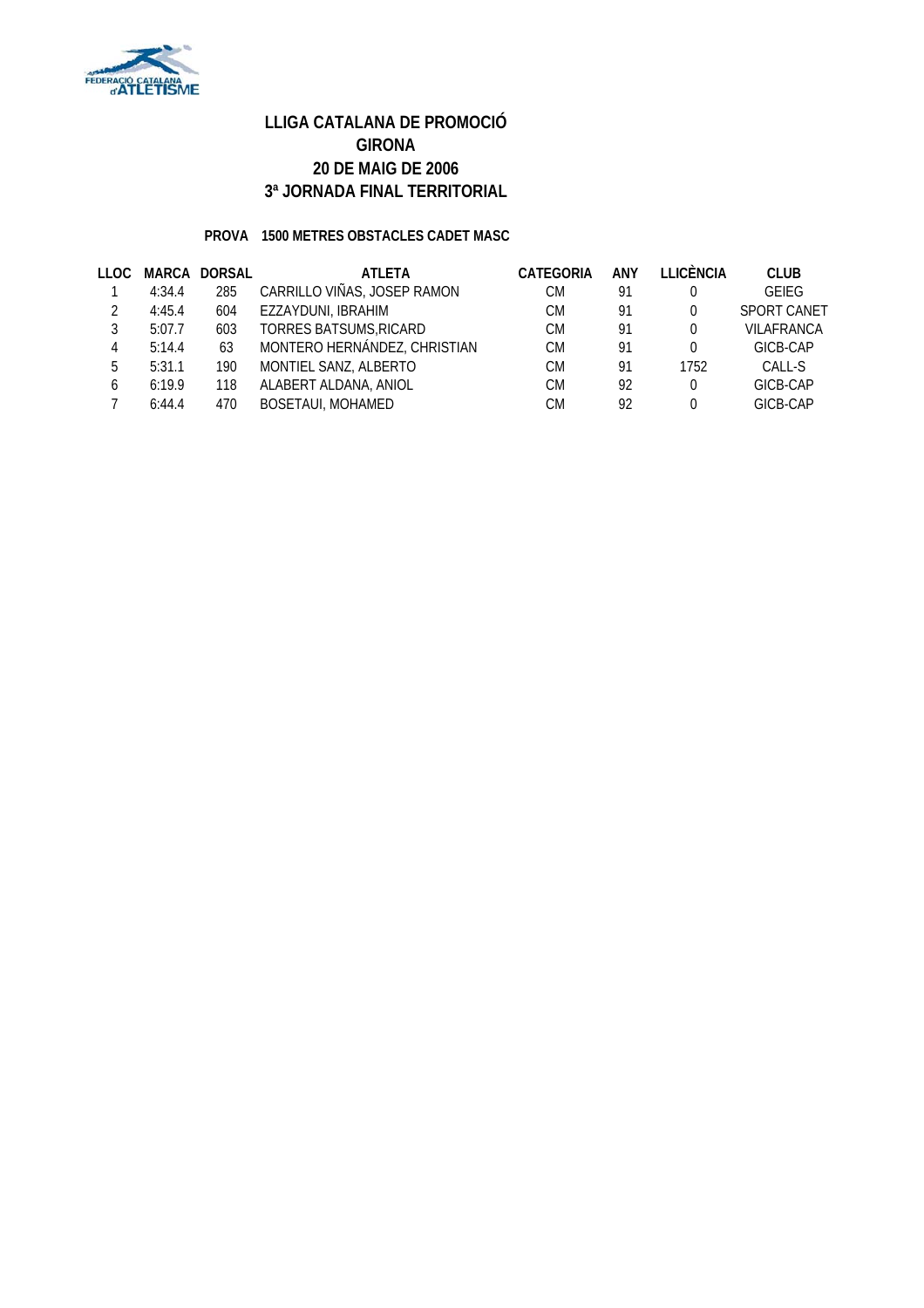

#### **PROVA 1000M OBSTACLES INFANTIL MASC**

| LLOC. |        | MARCA DORSAL | ATI FTA                     | CATEGORIA | ANY | <b>TEICÈNCIA</b> | CLUB.                |
|-------|--------|--------------|-----------------------------|-----------|-----|------------------|----------------------|
|       | 3:27.0 | 605          | <b>TAOUSSI, YOUSSEF</b>     | IМ        | 94  |                  | SPORT CANET          |
|       | 3:32.3 | 201          | TURON VERNEDAS, ARNAU       | IM        | 93  |                  | IFS S.HII ARI        |
|       | 3:39.5 | 16           | JORDI RUBIO                 | IM        | 93  | 31/1604          | <b>IES MONTSORIU</b> |
|       | 3:44.7 | 612          | <b>BUSQUETS POL, FERRAN</b> | IM        | 93  |                  | UD CASSÀ             |
|       | 4.084  | 17           | XAVI RUBIO                  | IM        | 93  | 31/1605          | <b>IFS MONTSORIU</b> |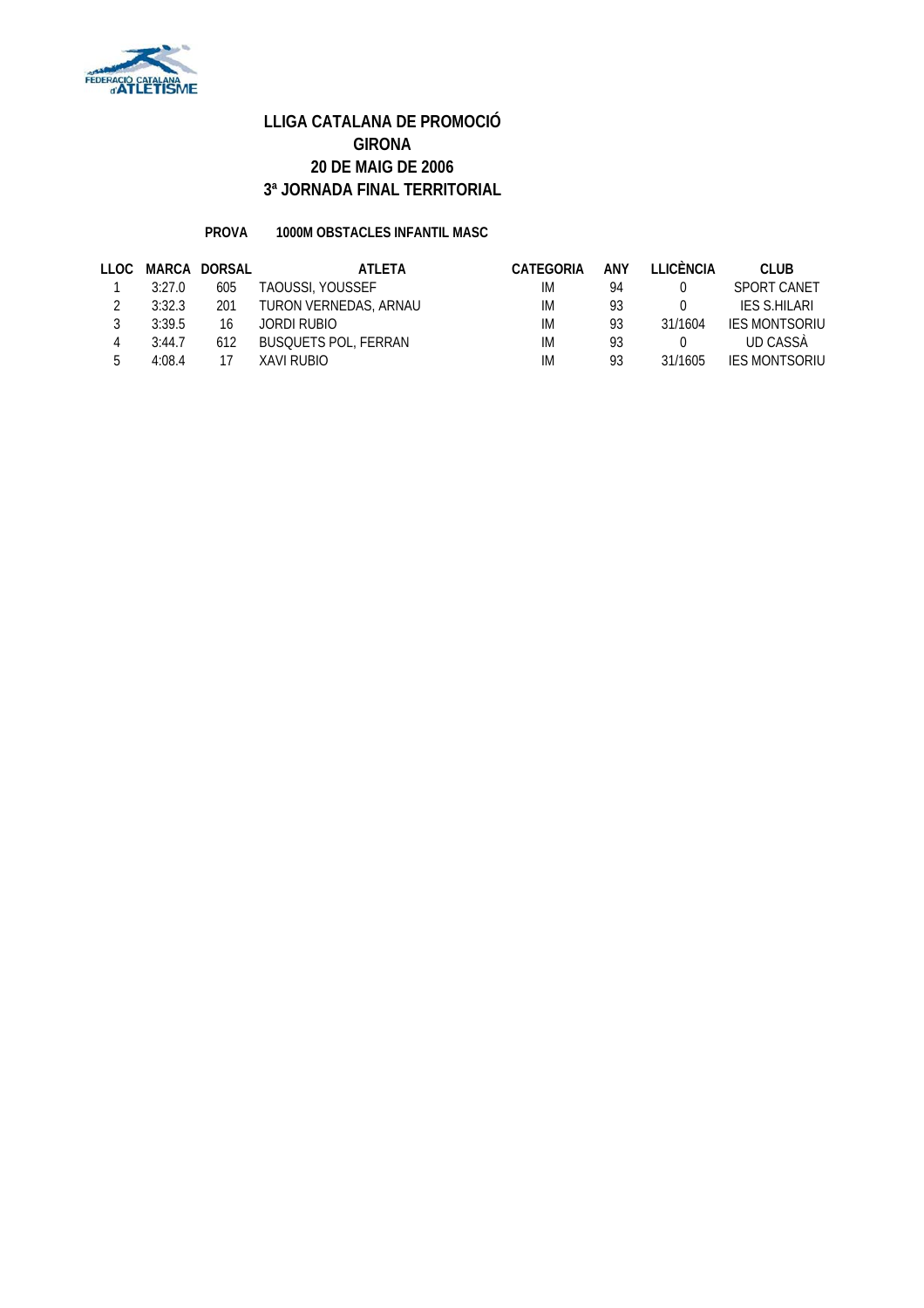

#### **PROVA 2000 M ALEVINS MASCULINS**

| LLOC |        | MARCA DORSAL | ATLETA                       | CATEGORIA | <b>ANY</b> | LLICÈNCIA | CLUB             |
|------|--------|--------------|------------------------------|-----------|------------|-----------|------------------|
|      | 7:35.6 | 607          | BEN ABDELJALIL, HICHAM       | AM        | 96         |           | <b>ORT CANET</b> |
|      | 7:56.9 | 580          | FERRER ARTIGAS, GERARD       | AM        | 96         |           | ARBUCIES         |
|      | 8:12.5 | 292          | CHOUDNA, TOUFIK              | AM        | 95         |           | <b>GICB-CAP</b>  |
|      | 8:22.8 | 551          | KICHOUHI, AHMED              | AM        | 95         |           | GICB-CAP         |
| ь.   | 8:32.1 | 205          | <b>BUSQUETS RINCON, MARC</b> | AM        | 96         |           | <b>JD CASSA</b>  |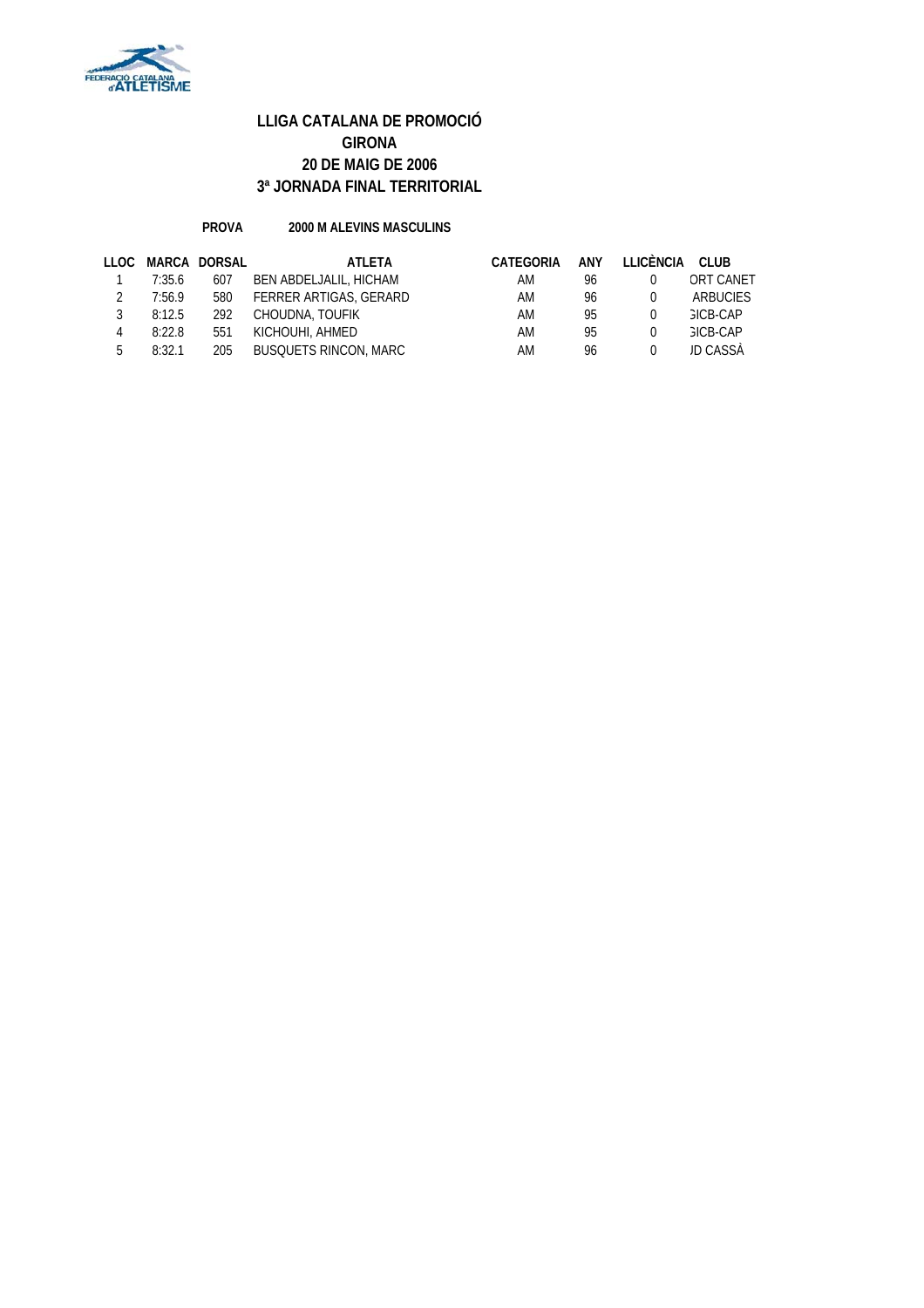

#### **PROVA 2000 M ALEVINS FEMENINS**

| <b>CLUB</b>   |
|---------------|
| <b>CNB</b>    |
| <b>GFIFG</b>  |
| CEIP VENTALLÓ |
| DR CARULLA    |
| GEIEG         |
| <b>CNB</b>    |
|               |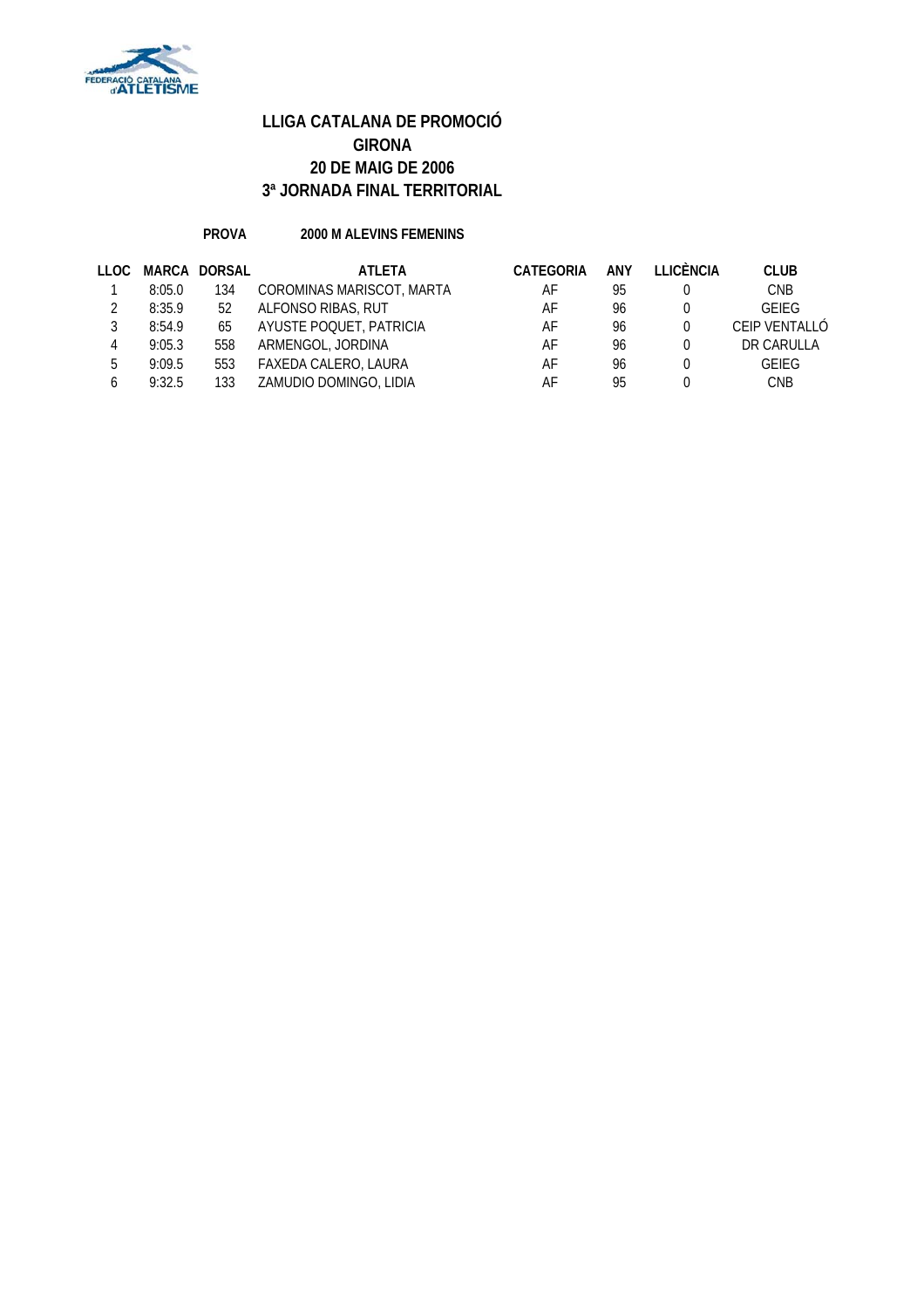

**PROVA 3000M MARXA INFANTIL FEMENÍ**

PROVA SUSPESA PER MANCA DE PARTICIPANTS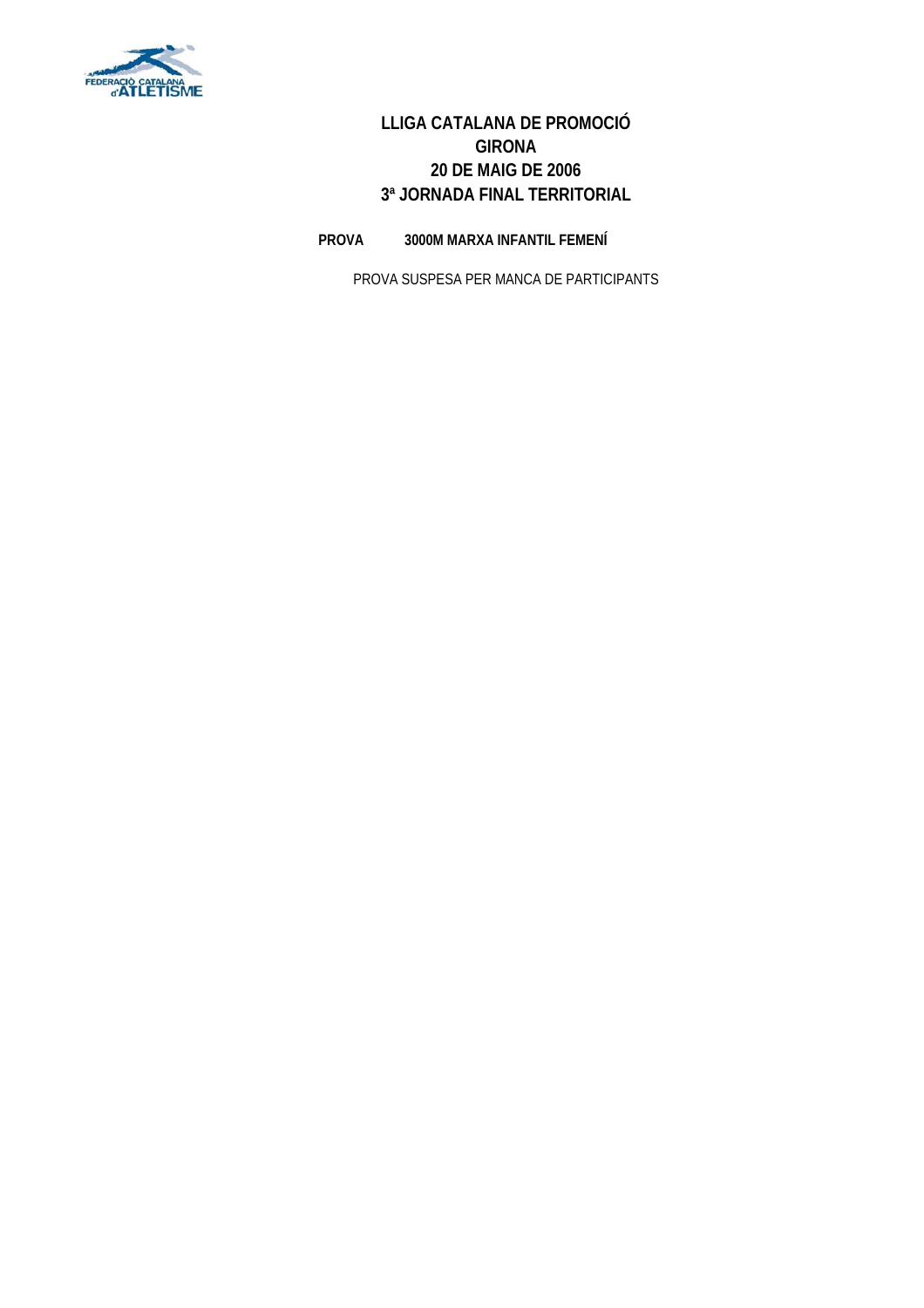

#### **PROVA 5000M MARXA CADET MASC**

|         | LLOC MARCA DORSAL | ATI FTA              | CATEGORIA |                | ANY LLICÈNCIA | CLUB     |
|---------|-------------------|----------------------|-----------|----------------|---------------|----------|
| 42.550  | 64                | MAZA VILARDELL, MARC | СM        |                |               | GICB-CAP |
| 43:40.0 | 470               | BOSETAUI, MOHAMED    | CM        | Q <sub>2</sub> |               | GICB-CAP |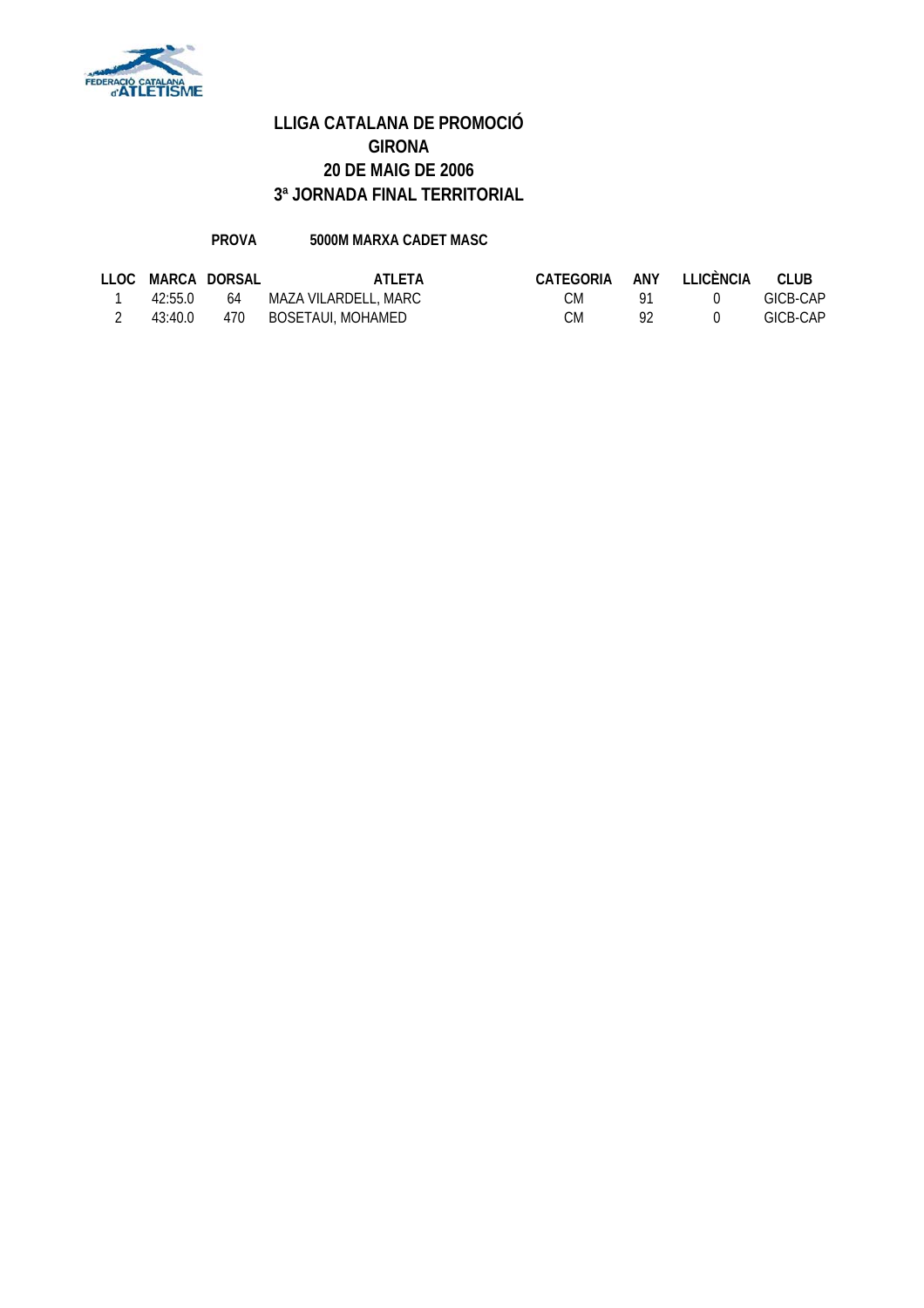

#### **PROVA 3000M INFANTIL I CADET FEMENÍ**

|                 | LLOC MARCA DORSAL | ATI FTA                     | CATEGORIA | ANY | TI ICÈNCIA | CLUB.       |
|-----------------|-------------------|-----------------------------|-----------|-----|------------|-------------|
| 11:10.9         | 608               | MORENO AVI. CARLA           |           | Q3. |            | SPORT CANET |
| $11 \cdot 21.5$ |                   | 85 SANTOS FERRES, JÚLIA     | ΓF        | Q2  | 70         | <b>CNO</b>  |
| 11:46.0         | 135               | GUERRERO PUIGDEVALL, MARINA |           | 94  |            | CNB         |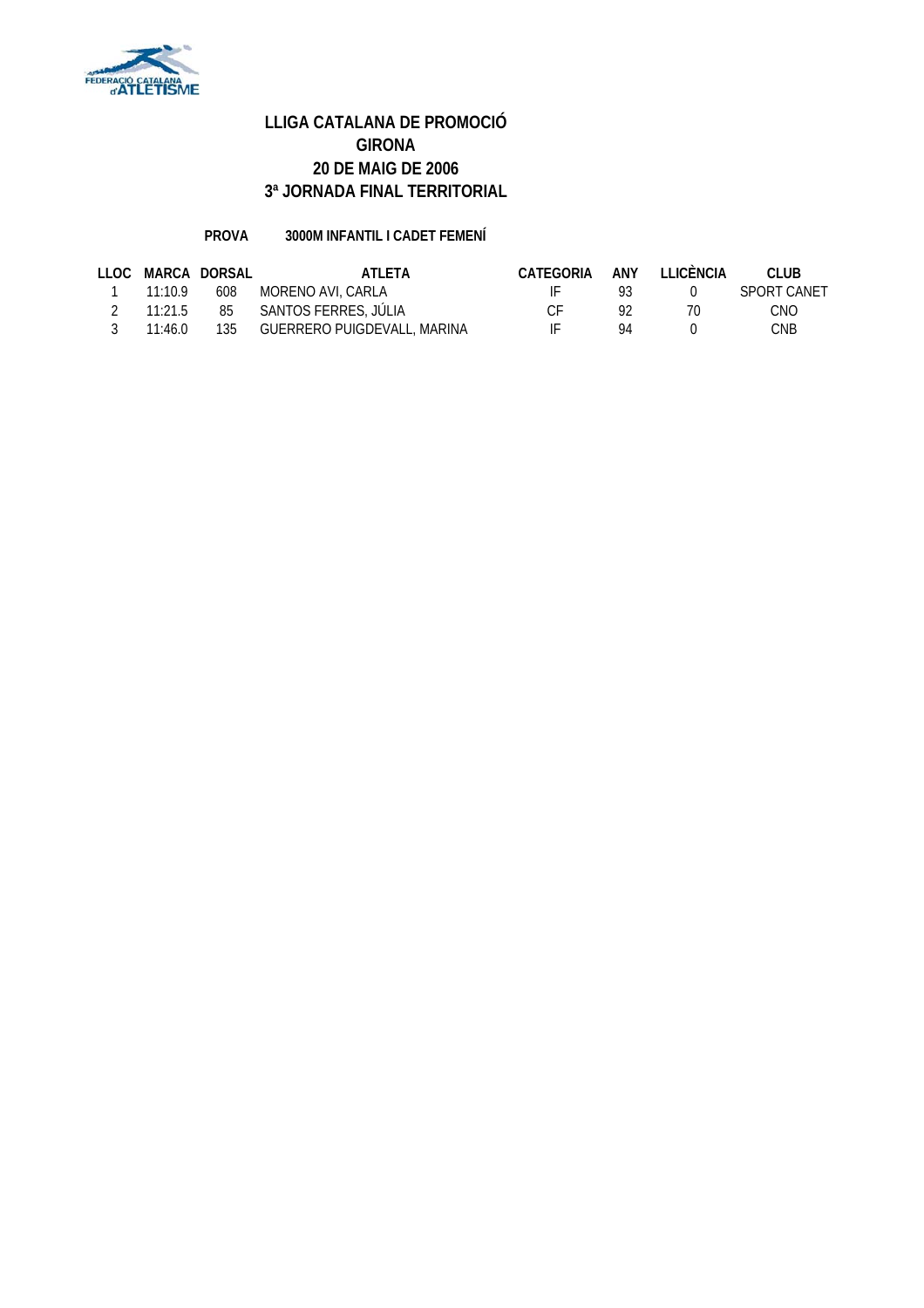

**PROVA TRIPLE INFANTIL MASCULÍ**

| <b>LLOC</b> | <b>MARCA</b> | <b>DORSAL</b> | <b>ATLETA</b>                 | CAT. | ANY | LLICÈNCIA | <b>CLUB</b> |      |      | 3     |
|-------------|--------------|---------------|-------------------------------|------|-----|-----------|-------------|------|------|-------|
|             | 10.00        | 37            | FONTANÉ I MASÓ. JOAQUIM       | IM   | 93  |           | GEIEG       | 9.68 | 9.69 | 10.00 |
|             | 9.13         | 213           | SAGEL, HARRY                  | IM   | 94  |           | GEIEG       | 9.13 |      | 9.09  |
|             | 8.13         | 46            | GARCIA-CAMPERO I PONS, ALBERT | IM   | 94  |           | GEIEG       | 8.13 | 8.12 | 7.62  |
| 4           | 7.87         | 114           | MIELGO VALDEPEÑAS, ALEX       | IM   | 93  |           | GICB-CAP    | Χ    | 7.87 | 7.54  |
| 5.          | 7.50         | 111           | <b>GARCIA SALA, NIL</b>       | IM   | 94  | 0         | GICB-CAP    | 7.36 | 7.50 | 7.38  |
| 6           | 7.28         | 110           | ALABERT ALDANA, MARTÍ         | IM   | 94  |           | GICB-CAP    | Χ    | 7.28 | 7.12  |
|             | 7.26         | 38            | FONT CALVARONS, ADRIÀ         | IM   | 94  |           | GEIFG       | 7.15 | 1.26 | Χ     |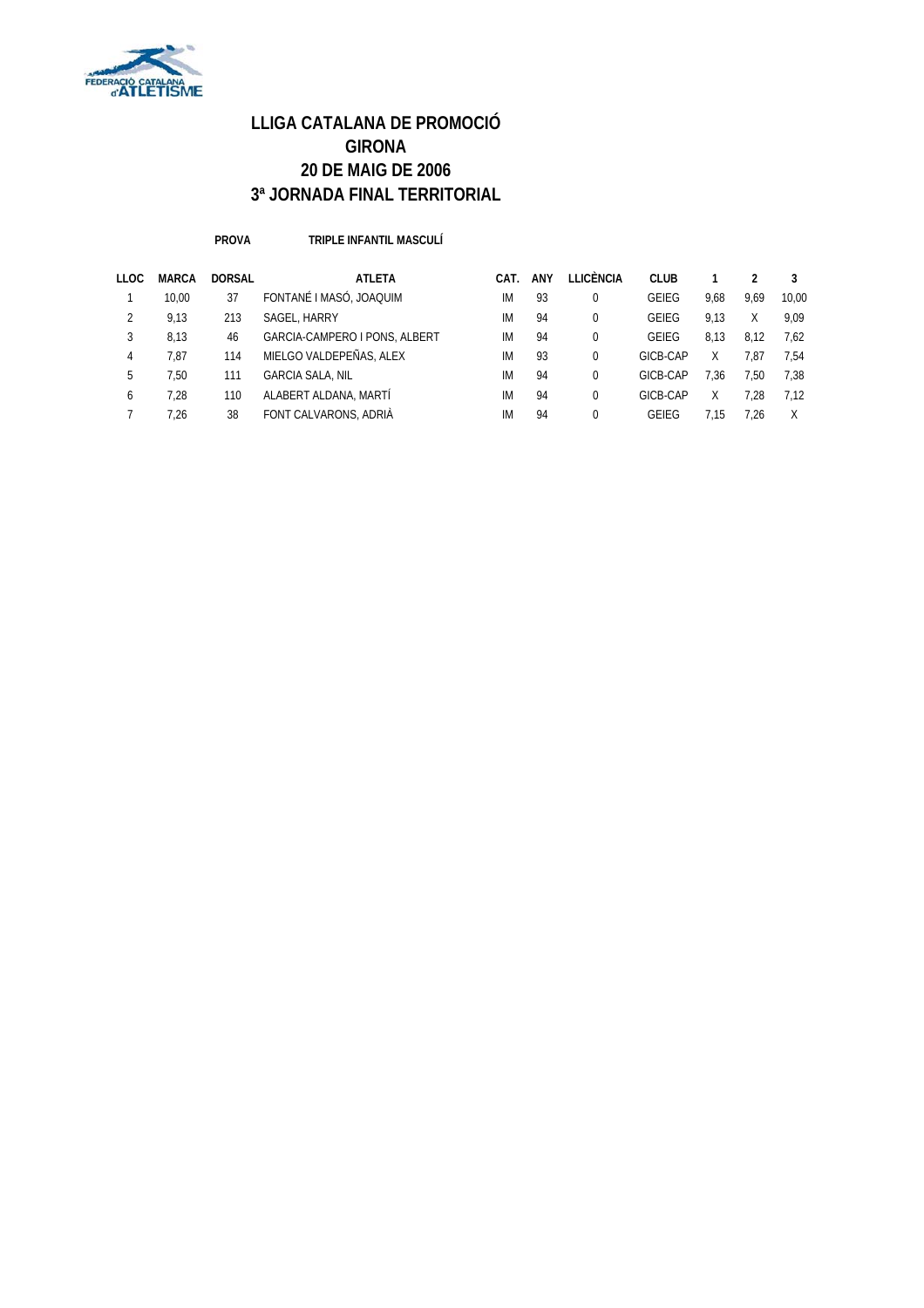

**PROVA TRIPLE INFANTIL FEMENÍ**

| <b>LLOC</b>    | <b>MARCA</b> | <b>DORSAL</b> | <b>ATLETA</b>                  | CAT. | ANY | LLICÈNCIA | <b>CLUB</b>     |      | 2    | 3    |
|----------------|--------------|---------------|--------------------------------|------|-----|-----------|-----------------|------|------|------|
|                | 9.31         | 45            | SERRA SERRA, NURIA             | IF   | 94  | $\Omega$  | GEIEG           | 8.98 | 9.31 | 8,72 |
| $\overline{2}$ | 8,72         | 34            | PARRA ORTIZ, Mª ISABEL         | IF   | 93  | 0         | GEIEG           | 8,72 | 8,59 | 8,57 |
| 3              | 8,7          | 55            | MONTERO BLESA, ARIADNA         | IF   | 93  | 0         | CAF             | 8,3  | 8,7  | 8,15 |
| $\overline{4}$ | 8,58         | 141           | RIERA MALLOL, GEMMA            | IF   | 93  | $\Omega$  | <b>CNB</b>      | 8,36 | 8,27 | 8,58 |
| 5              | 8,42         | 138           | CASTELLVELL BELLA, CLARA       | IF   | 93  | 0         | <b>CNB</b>      | 8,42 | 8,35 | 8.25 |
| 6              | 8,2          | 70            | MORENO SALO, MARTA             | IF   | 93  | 0         | CAF             | 7,28 | 8,2  | X    |
|                | 8,2          | 39            | FONT CALVARONS, CRISTINA       | IF   | 94  | $\Omega$  | <b>GEIEG</b>    | 8,2  | 7,03 | 6,93 |
| 8              | 8            | 56            | HUERCIO PUENTES, Mª DEL MAR    | IF   | 93  | $\Omega$  | CAF             | 7,66 | 8    | 7.98 |
| 9              | 7.98         | 139           | ZAMUDIO DOMINGO, MARINA        | IF   | 93  | 0         | <b>CNB</b>      | 7,85 | 7,9  | 7.98 |
| 10             | 7.96         | 140           | <b>BATLLES CAMPMANY, LAURA</b> | IF   | 93  | $\Omega$  | <b>CNB</b>      | 7.75 | 7.96 | 7.62 |
| 11             | X            | 468           | TALHI, NAIMA                   | IF   | 93  | 0         | <b>GICB-CAF</b> | X    | X    | X    |
| 12             | X            | 43            | QUERALT MELCIÓ, JÚLIA          | IF   | 94  | 0         | <b>GEIEG</b>    | X    | X    | X    |
| 13             | X            | 135           | GUERRERO PUIGDEVALL, MARINA    | IF   | 94  | $\Omega$  | <b>CNB</b>      | X    |      |      |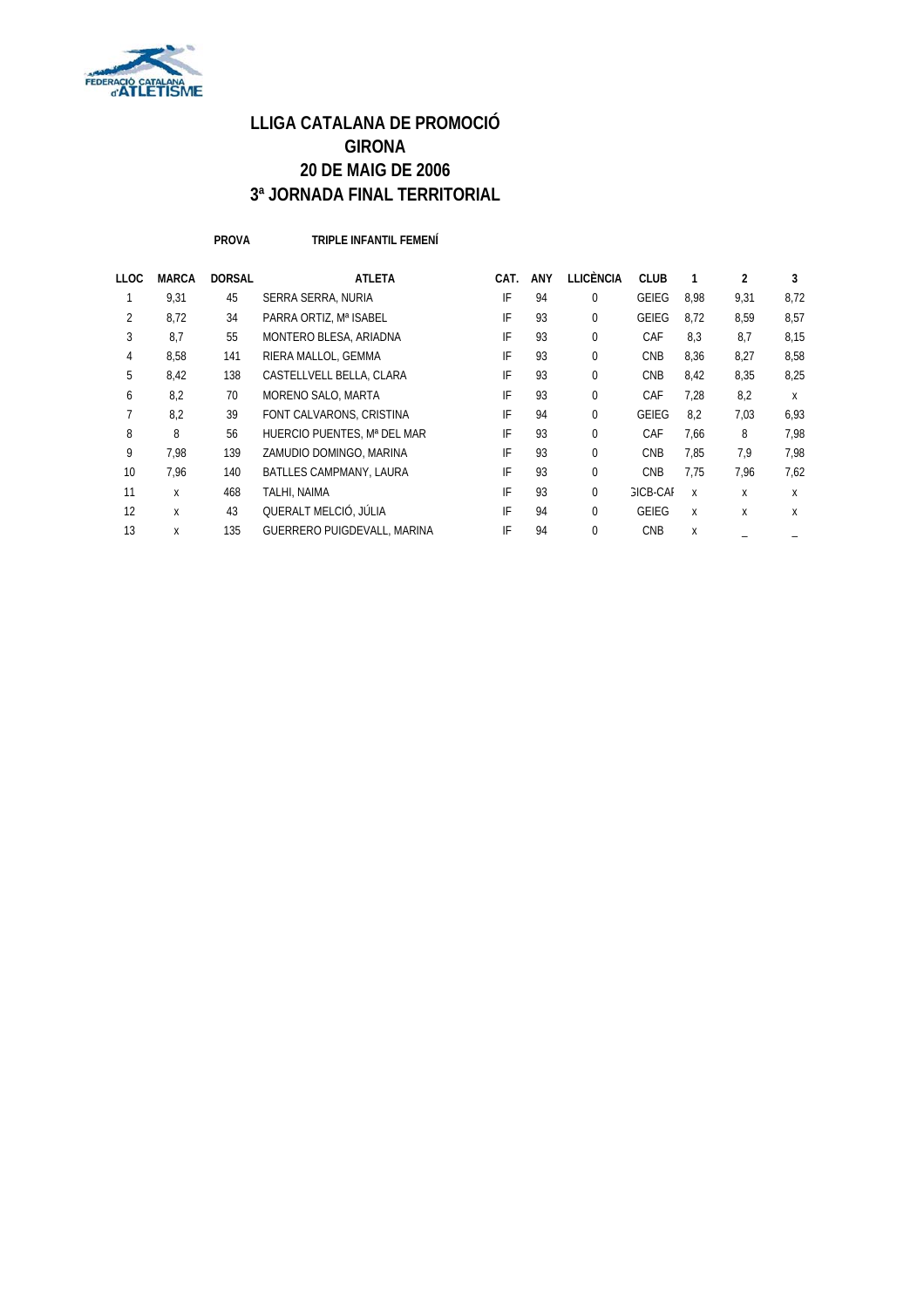

#### **PROVA TRIPLE CADET MASCULÍ**

| LLOC | MARCA | DORSAL | ATLETA                   | CAT. | ANY | LLICÈNCIA CLUB 1 |              |      |                | 2 3   |
|------|-------|--------|--------------------------|------|-----|------------------|--------------|------|----------------|-------|
|      | 10.98 | 188    | CORDERO MONTILLA, ANGELO | СM   | -91 | 1750             | CALL-S 9.39  |      | 9.62           | 10.98 |
|      |       |        |                          |      |     |                  | VENTS 2.1    |      | $\overline{0}$ | 0.2   |
|      | 9.95  | 187    | COMAS BURCET, JORDI      | CМ   | 91  | 1749             | CALL-S       | 9.08 | 9.81           | 9.95  |
|      |       |        |                          |      |     |                  | <b>VENTS</b> | 0.2  |                | 0.6   |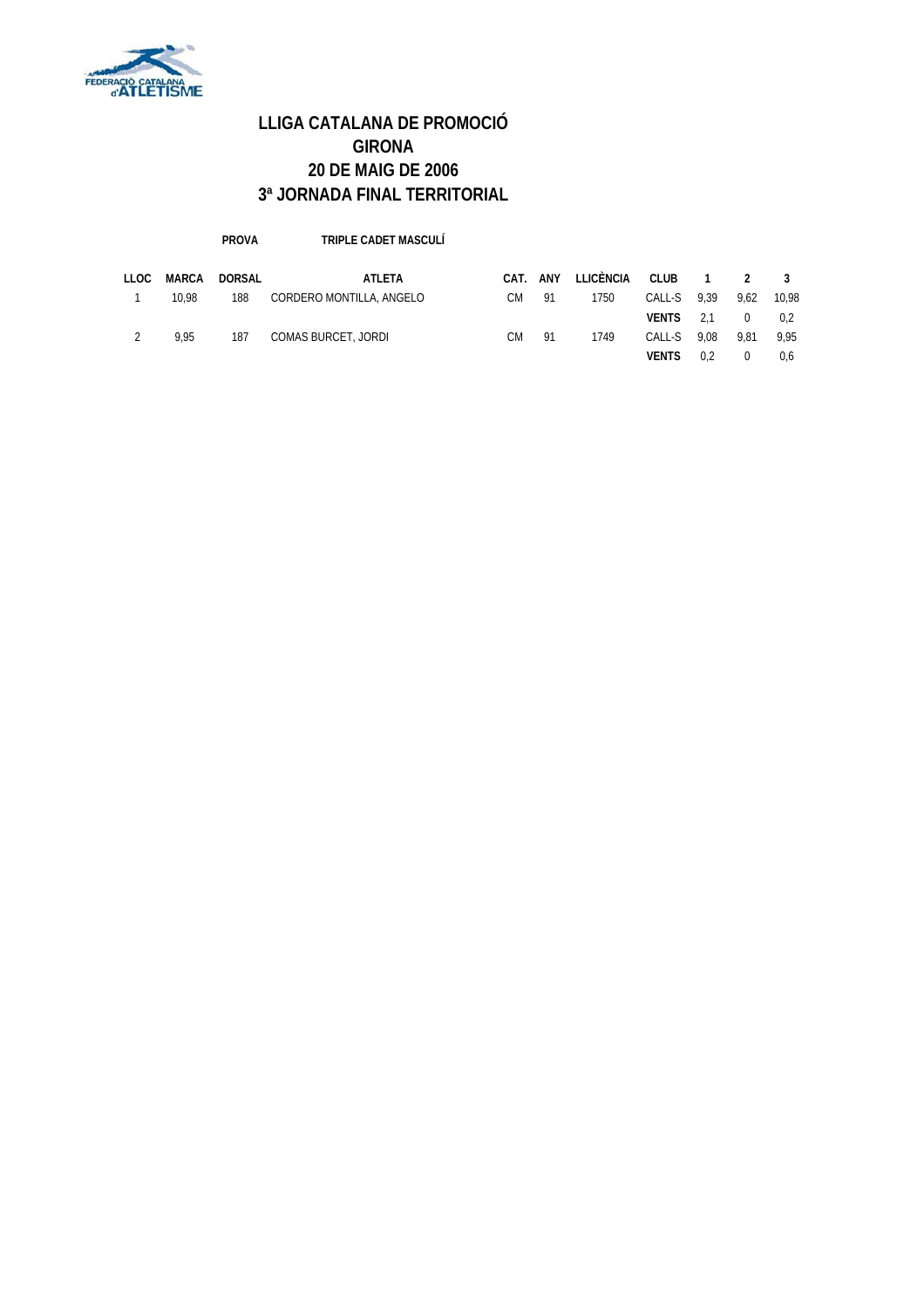

**PROVA TRIPLE CADET FEMENÍ**

| <b>LLOC</b> | <b>MARCA</b> | <b>DORSAL</b> | <b>ATLETA</b>          | CAT.      | <b>ANY</b> | <b>LLICÈNCIA</b> | <b>CLUB</b>     | 1              | 2              | 3      |
|-------------|--------------|---------------|------------------------|-----------|------------|------------------|-----------------|----------------|----------------|--------|
| 1           | 10,42        | 613           | ALCARRIA DORADO, ALBA  | <b>CF</b> | 91         | $\overline{0}$   | <b>SCELON</b>   | 9,93           | 10,32          | 10,42  |
|             |              |               |                        |           |            |                  | <b>VENTS</b>    | $-0.4$         | 1,2            | $-0,4$ |
| 2           | 9,84         | 142           | GAYA BOFILL, TÀNIA     | <b>CF</b> | 91         | 15265            | <b>CNB</b>      | 9,84           | X              | X      |
|             |              |               |                        |           |            |                  | <b>VENTS</b>    | $-0,5$         | $\mathbf 0$    | $-0,4$ |
| 3           | 9,10         | 123           | SUBIRANA FRIGOLA, ANNA | CF        | 91         | $\overline{0}$   | <b>GICB-CAL</b> | 9.04           | 9,01           | 9,10   |
|             |              |               |                        |           |            |                  | <b>VENTS</b>    | $\overline{1}$ | $\overline{2}$ | 0      |
| 4           | 8,16         | 122           | AROSTEGUI LOPEZ, ANNA  | <b>CF</b> | 92         | $\overline{0}$   | <b>GICB-CAL</b> | 7,95           | 7,76           | 8,16   |
|             |              |               |                        |           |            |                  | <b>VENTS</b>    | $-0,3$         | 0,4            | 1,3    |
| 5           | 8,16         | 60            | ORTEGA SOLANA, JÚLIA   | CF        | 92         | $\overline{0}$   | CAF             | 7,93           | 7,83           | 8,16   |
|             |              |               |                        |           |            |                  | <b>VENTS</b>    | 1,1            | 3,1            | 2      |
| 6           | 7,99         | 32            | MARTÍN ROMAN, PATRICIA | <b>CF</b> | 92         | $\overline{0}$   | <b>GEIEG</b>    | 7,99           | 7,52           | 7,82   |
|             |              |               |                        |           |            |                  | <b>VENTS</b>    | 2,5            | $-0,4$         | 3,2    |
| 7           | 7,68         | 464           | TIMPA, SANDA VALERIA   | CF        | 91         | $\overline{0}$   | <b>GICB-CAL</b> | 7.68           | X              | 7,38   |
|             |              |               |                        |           |            |                  | <b>VENTS</b>    | 5,8            | 0,3            | $-0,6$ |
| 8           | 6,84         | 126           | MIRET PUIG, PRABHA     | <b>CF</b> | 91         | $\mathbf{0}$     | <b>GICB-CAL</b> | X              | 6,82           | 6,84   |
|             |              |               |                        |           |            |                  | <b>VENTS</b>    | 1,5            | 1,5            | 2,3    |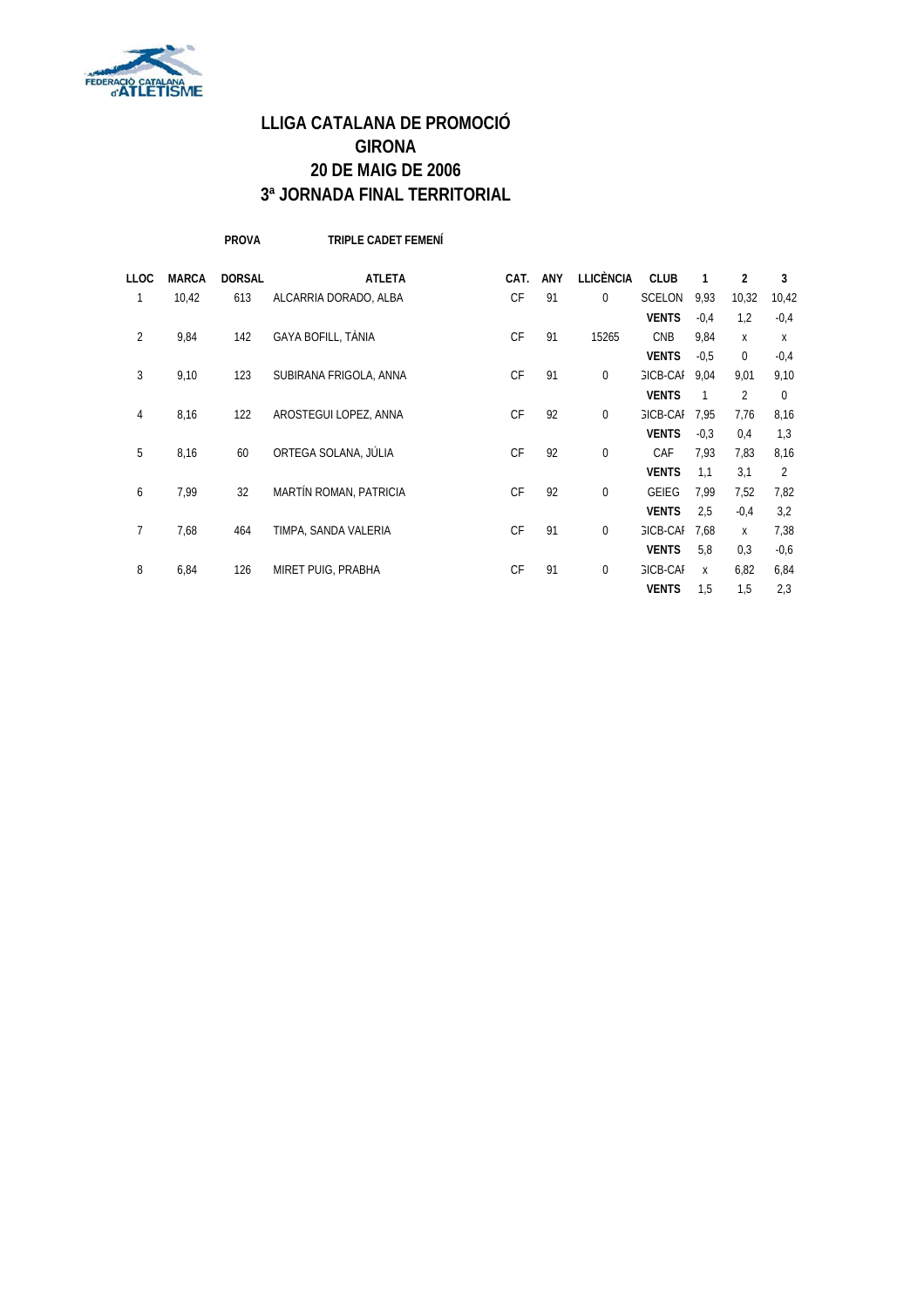

**PROVA JAVELINA INFANTIL FEMENINA-400**

| LLOC           | <b>MARCA</b> | <b>DORSAL</b> | <b>ATLETA</b>                   | CAT. | <b>ANY</b> | LLICÈNCIA    | <b>CLUB</b>          |       |       |       |
|----------------|--------------|---------------|---------------------------------|------|------------|--------------|----------------------|-------|-------|-------|
|                | 17.62        | 138           | CASTELLVELL BELLA, CLARA        | IF   | 93         | $\mathbf 0$  | <b>CNB</b>           | 17.62 | 17.16 | 14.61 |
| $\overline{2}$ | 14.92        | 139           | ZAMUDIO DOMINGO, MARINA         | IF   | 93         | $\mathbf 0$  | CNB                  | 13.16 | 14.46 | 14.92 |
| 3              | 14.23        | 140           | <b>BATLLES CAMPMANY, LAURA</b>  | IF   | 93         | $\mathbf 0$  | <b>CNB</b>           | 13.96 | X     | 14.23 |
| 4              | 12,74        | 610           | DE JENOVER GIL, ÈLIA            | IF   | 93         | $\mathbf{0}$ | CAF                  | 12.74 | X     | X     |
| 5              | 10.85        | 200           | <b>IGLESIAS MARTÍNEZ, NÚRIA</b> | IF   | 93         | $\mathbf{0}$ | <b>IES S.HILARI</b>  | 10.85 | 9.29  | 9.79  |
| 6              | 10,51        | 4             | ANNA BOHILS                     | IF   | 93         | 31/1596      | <b>IES MONTSORIU</b> | 9,49  | 8,23  | 10,51 |
|                | 9.96         | 43            | QUERALT MELCIÓ, JÚLIA           | IF   | 94         | $\mathbf 0$  | <b>GEIEG</b>         | X     | 9.96  | X     |
| 8              | 9.74         | 55            | MONTERO BLESA, ARIADNA          | IF   | 93         | $\mathbf{0}$ | CAF                  | 8.51  | 7.49  | 9.74  |
| 9              | 9.30         | 39            | FONT CALVARONS, CRISTINA        | IF   | 94         | $\mathbf{0}$ | <b>GEIEG</b>         | 8.85  | 8.87  | 9,30  |
| 10             | 8.64         | 468           | TALHI, NAIMA                    | IF   | 93         | $\mathbf 0$  | GICB-CAP             | 8,64  | 8,42  | 7.72  |
| 11             | 8.63         | 56            | HUERCIO PUENTES, Mª DEL MAR     | IF   | 93         | $\mathbf 0$  | CAF                  | 8.23  | 8,63  | 8.14  |
|                | <b>XXX</b>   | 70            | MORENO SALO, MARTA              | IF   | 93         | $\Omega$     | CAF                  | x     | X     |       |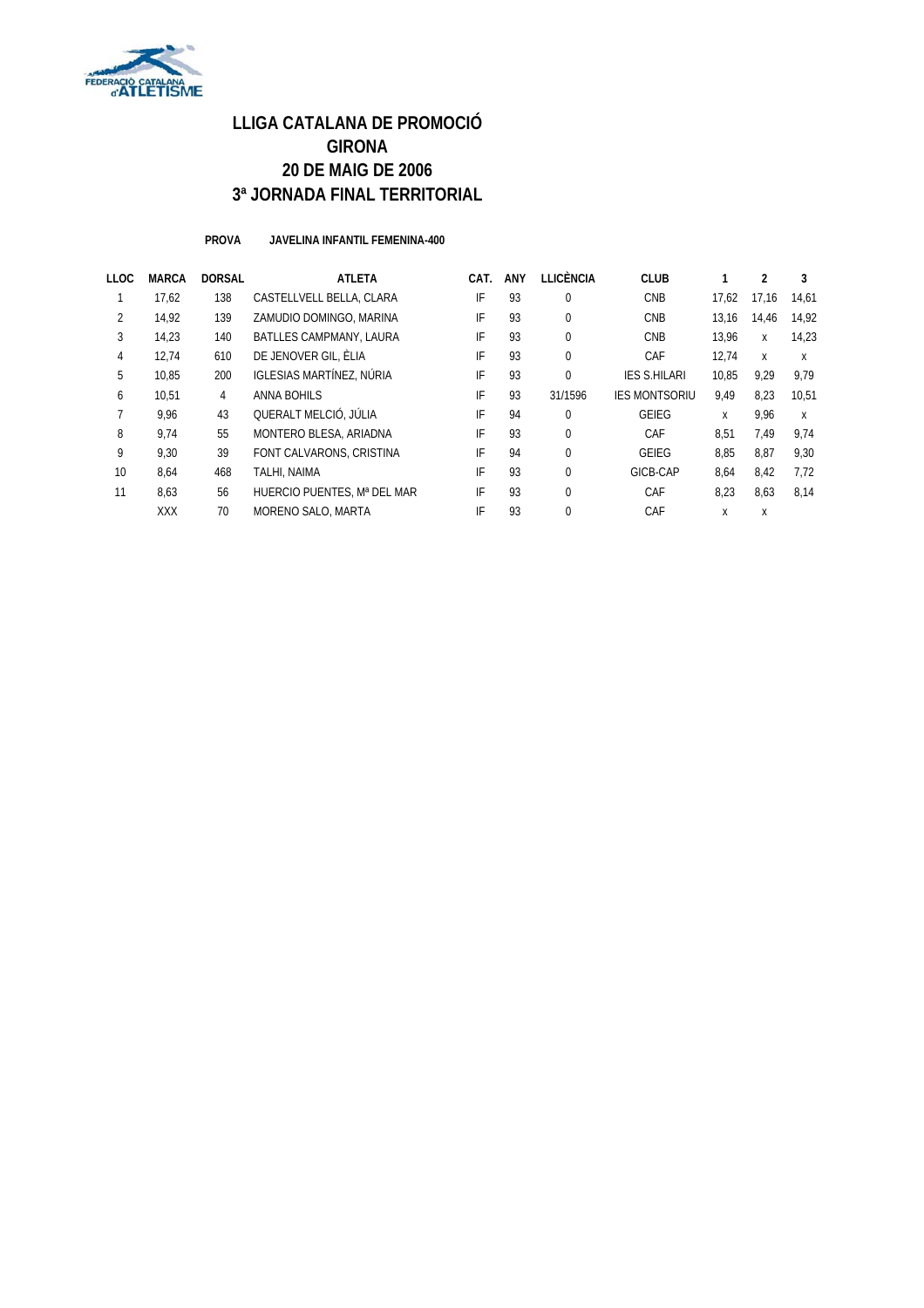

**PROVA JAVELINA INFANTIL MASCULINA-500**

| LLOC | <b>MARCA</b> | <b>DORSAL</b> | <b>ATLETA</b>                 | CAT. | ANY | <b>LLICÈNCIA</b> | CLUB                |       |       |       |
|------|--------------|---------------|-------------------------------|------|-----|------------------|---------------------|-------|-------|-------|
|      | 23.63        | 57            | JIMÉNEZ SÁNCHEZ, ERIC         | IM   | 93  | 0                | CAF                 | 23.63 | 19.16 | 22.70 |
| 2    | 20.71        | 201           | TURON VERNEDAS, ARNAU         | IM   | 93  | 0                | <b>IES S.HILARI</b> | 20.71 | 17.78 | 20.22 |
| 3    | 19.45        | 108           | SAMURA, ALI                   | IM   | 94  | 0                | GICB-CAP            | 14.17 | 15.67 | 19.45 |
| 4    | 19.30        | 612           | <b>BUSQUETS POL, FERRAN</b>   | IM   | 93  | 0                | UD CASSÀ            | 19.30 | 12.85 | 17.25 |
| 5    | 18,30        | 208           | <b>GARRIGA CAÑET, MARC</b>    | IM   | 94  | 0                | UD CASSÀ            | Χ     | Χ     | 18.30 |
| 6    | 18.09        | 38            | FONT CALVARONS, ADRIÀ         | IM   | 94  | 0                | <b>GEIEG</b>        | 17.11 | 18.09 | 17.40 |
|      | 17.55        | 46            | GARCIA-CAMPERO I PONS, ALBERT | IM   | 94  | 0                | <b>GEIEG</b>        | 14.24 | 16.46 | 17.55 |
| 8    | 14.70        | 110           | ALABERT ALDANA, MARTÍ         | IM   | 94  | 0                | GICB-CAP            | X     | 11.65 | 14.70 |
| 9    | 11.88        | 114           | MIELGO VALDEPEÑAS, ALEX       | IM   | 93  | 0                | GICB-CAP            | 11.88 | X     | 10.92 |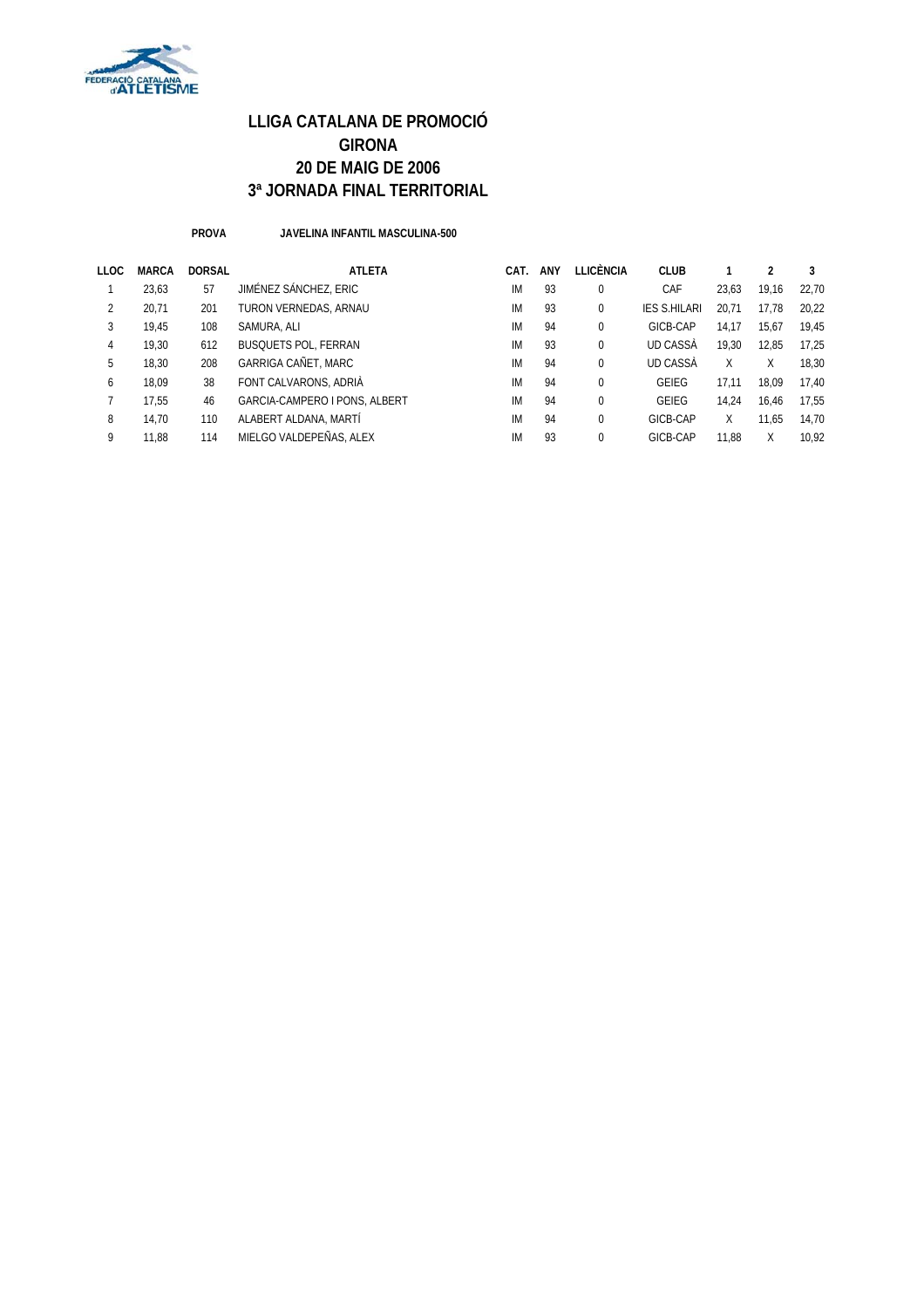

#### **PROVA JAVELINA CADET FEMENINA-500**

| LLOC | MARCA | DORSAL | ATLETA                | CAT. | ANY | LLICÈNCIA | <b>CLUB</b>           |              |              |       |
|------|-------|--------|-----------------------|------|-----|-----------|-----------------------|--------------|--------------|-------|
|      | 19.28 | 609    | PENAS, MARTA          |      | -91 |           | CAG                   | 16.63        | 19.28        | 15.53 |
|      | 18.05 | 142    | GAYA BOFILL, TÀNIA    | C.F  | 91  | 15265     | <b>CNB</b>            | 18.05        | $\mathsf{x}$ | 19.74 |
|      | 15.46 | 122    | AROSTEGUI LOPEZ, ANNA | C.F  | 92  | $\Omega$  | GICB-CAL              | 11.2         | 10.37        | 15,46 |
|      | 13.53 | 464    | TIMPA, SANDA VALERIA  | C.F  | 91  | $\Omega$  | <b>GICB-CAI 11.46</b> |              | 10.86        | 13,53 |
|      | 9.32  | 126    | MIRET PUIG, PRABHA    |      | 91  |           | GICB-CAL              | $\mathsf{x}$ |              | 9.32  |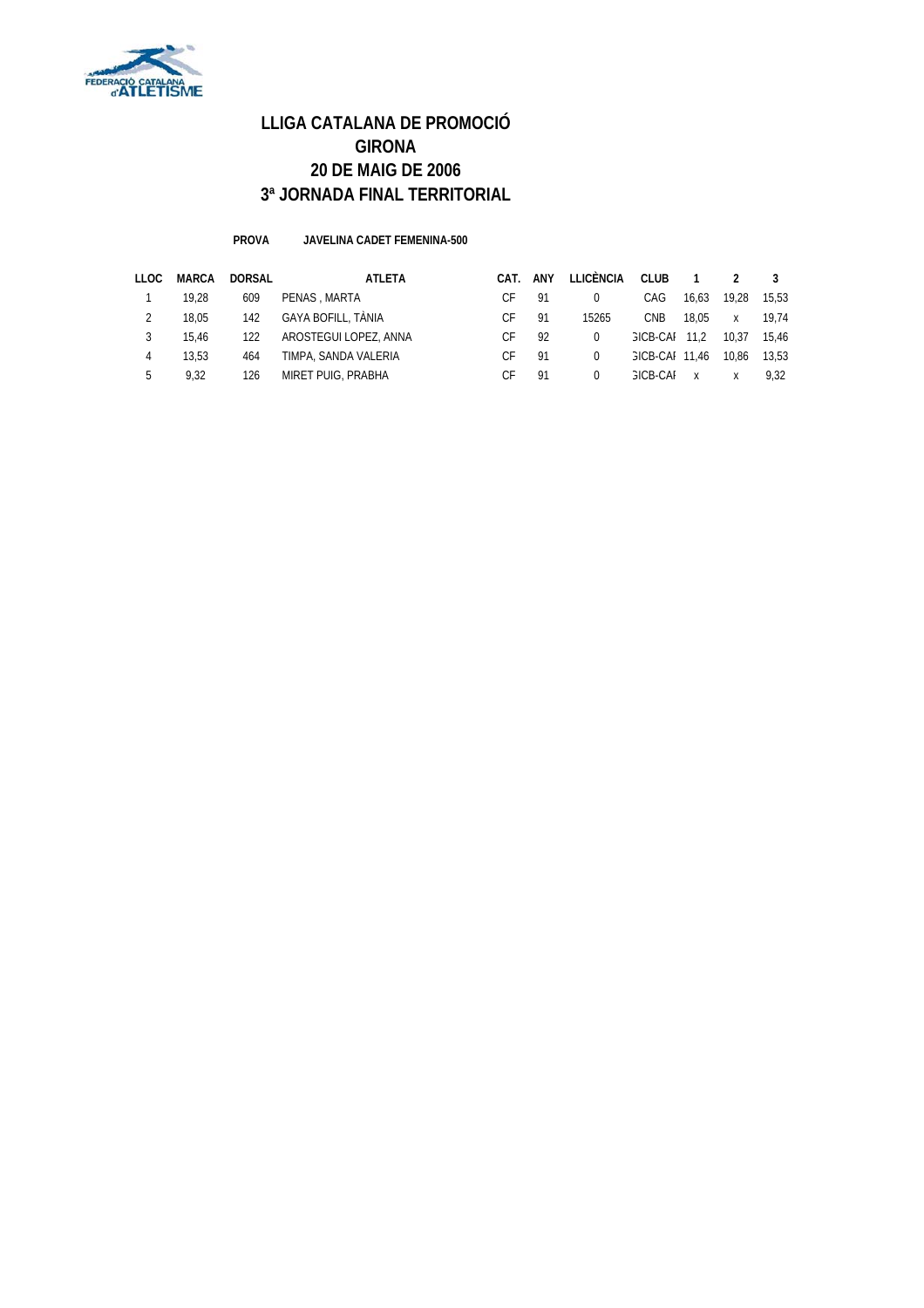

**PROVA JAVELINA CADET MASCULINA-600**

| <b>LLOC</b>    | <b>MARCA</b> | <b>DORSAL</b> | <b>ATLETA</b> | CAT. | ANY                       | <b>LLICÈNCIA</b> | <b>CLUB</b> | 1 | $\mathbf 2$ | 3 |
|----------------|--------------|---------------|---------------|------|---------------------------|------------------|-------------|---|-------------|---|
| $\mathbf{1}$   |              |               | #N/A          | #N/A | #N/A                      | #N/A             | #N/A        |   |             |   |
| $\overline{2}$ |              |               | #N/A          | #N/A | #N/A                      | #N/A             | #N/A        |   |             |   |
| 3              |              |               | #N/A          | #N/A | #N/A                      | #N/A             | #N/A        |   |             |   |
| 4              |              |               | #N/A          | #N/A | #N/A                      | #N/A             | #N/A        |   |             |   |
| 5              |              |               | #N/A          | #N/A | #N/A                      | #N/A             | #N/A        |   |             |   |
| 6              |              |               | #N/A          | #N/A | #N/A                      | #N/A             | #N/A        |   |             |   |
| $\overline{7}$ |              |               | #N/A          | #N/A | #N/A                      | #N/A             | #N/A        |   |             |   |
| 8              |              |               | #N/A          | #N/A | #N/A                      | #N/A             | #N/A        |   |             |   |
| 9              |              |               | #N/A          | #N/A | #N/A                      | #N/A             | #N/A        |   |             |   |
| 10             |              |               | #N/A          | #N/A | #N/A                      | #N/A             | #N/A        |   |             |   |
| 11             |              |               | #N/A          | #N/A | #N/A                      | #N/A             | #N/A        |   |             |   |
| 12             |              |               | #N/A          | #N/A | #N/A                      | #N/A             | #N/A        |   |             |   |
| 13             |              |               | #N/A          | #N/A | #N/A                      | #N/A             | #N/A        |   |             |   |
| 14             |              |               | #N/A          | #N/A | #N/A                      | #N/A             | #N/A        |   |             |   |
| 15             |              |               | #N/A          | #N/A | #N/A                      | #N/A             | #N/A        |   |             |   |
| 16             |              |               | #N/A          | #N/A | #N/A                      | #N/A             | #N/A        |   |             |   |
| 17             |              |               | #N/A          | #N/A | #N/A                      | #N/A             | #N/A        |   |             |   |
| 18             |              |               | #N/A          | #N/A | #N/A                      | #N/A             | #N/A        |   |             |   |
| 19             |              |               | #N/A          | #N/A | #N/A                      | #N/A             | #N/A        |   |             |   |
| 20             |              |               | #N/A          | #N/A | #N/A                      | #N/A             | #N/A        |   |             |   |
| 21             |              |               | #N/A          | #N/A | #N/A                      | #N/A             | #N/A        |   |             |   |
| 22             |              |               | #N/A          | #N/A | #N/A                      | #N/A             | #N/A        |   |             |   |
| 23             |              |               | #N/A          | #N/A | #N/A                      | #N/A             | #N/A        |   |             |   |
| 24             |              |               | #N/A          | #N/A | $\#\mathsf{N}/\mathsf{A}$ | #N/A             | #N/A        |   |             |   |
| 25             |              |               | #N/A          | #N/A | #N/A                      | #N/A             | #N/A        |   |             |   |
| 26             |              |               | #N/A          | #N/A | #N/A                      | #N/A             | #N/A        |   |             |   |
| 27             |              |               | #N/A          | #N/A | #N/A                      | #N/A             | #N/A        |   |             |   |
| 28             |              |               | #N/A          | #N/A | #N/A                      | #N/A             | #N/A        |   |             |   |
| 29             |              |               | #N/A          | #N/A | #N/A                      | #N/A             | #N/A        |   |             |   |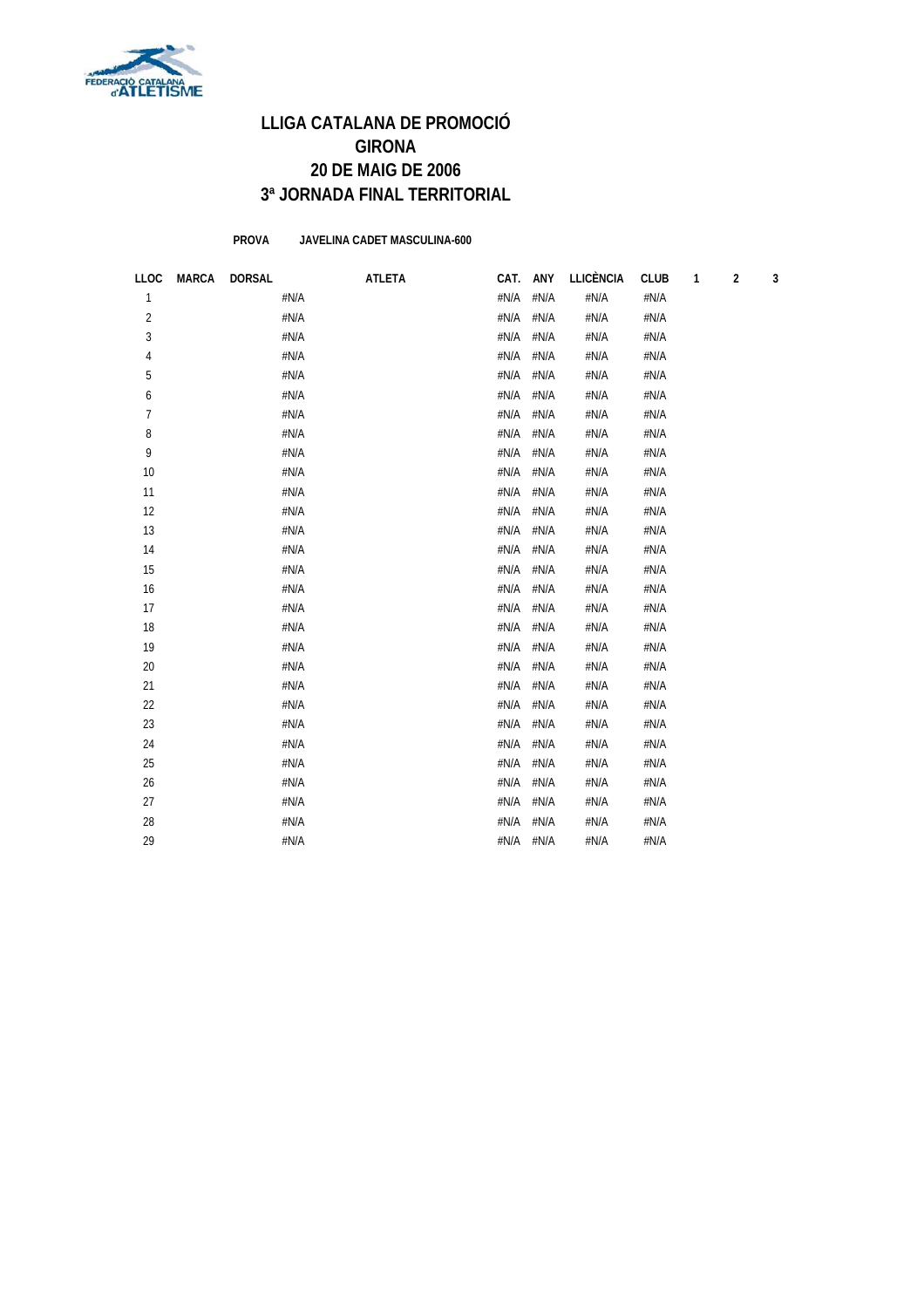

**PROVA PILOTA ALEVÍ MASCULINA-400**

| LLOC           | <b>MARCA</b> | <b>DORSAL</b> | <b>ATLETA</b>                | CAT. | <b>ANY</b> | <b>LLICÈNCIA</b> | <b>CLUB</b>        | 1     | $\overline{2}$ | 3     |
|----------------|--------------|---------------|------------------------------|------|------------|------------------|--------------------|-------|----------------|-------|
|                | 27,30        | 598           | AYACHI, MOHAMED              | AM   | 95         | 0                | AAP                | 24,64 | 25,89          | 27,30 |
| $\overline{2}$ | 26,90        | 292           | CHOUDNA, TOUFIK              | AM   | 95         | 0                | GICB-CAP           | 25,96 | 26,90          | 26,23 |
| 3              | 24,20        | 207           | GINÉS GUIXERAS, ALBERT       | AM   | 95         | 0                | <b>GEIEG</b>       | 21,17 | 24,30          | 24,03 |
| 4              | 24,03        | 550           | BADDOU, EL HOUSSIN           | AM   | 95         | 0                | GICB-CAP           | 23,88 | 17,95          | 24,03 |
| 5              | 23,20        | 290           | AZAR, MOHAMED                | AM   | 95         | 0                | GICB-CAP           | 22,99 | 23,20          | 22,02 |
| 6              | 22,48        | 196           | LOPEZ BARBIN, ALEJANDRO      | AM   | 96         | $\Omega$         | <b>GEIEG</b>       | 22,48 | X              | 21,17 |
|                | 22,06        | 289           | AABOUBOU, SAID               | AM   | 96         | 0                | GICB-CAP           | X     | 21,43          | 22,06 |
| 8              | 20,43        | 591           | BAYONA PINO, GERARD          | AM   | 95         | 0                | AAP                | 18,96 | 20,43          | X     |
| 9              | 20,42        | 580           | FERRER ARTIGAS, GERARD       | AM   | 96         | 0                | <b>V. ARBUCIES</b> | 17,84 | 17.73          | 20,42 |
| 10             | 19,95        | 597           | FERRE SANCHEZ, ALEIX         | AM   | 95         | $\Omega$         | AAP                | 19,95 | X              | X     |
| 11             | 19,47        | 551           | KICHOUHI, AHMED              | AM   | 95         | $\Omega$         | GICB-CAP           | X     | X              | 19,47 |
| 12             | 19,21        | 205           | <b>BUSQUETS RINCON, MARC</b> | AM   | 96         | 0                | UD CASSA           | 16,31 | 17,71          | 19,21 |
| 13             | 18,64        | 107           | MASSA PIRES, NARCÍS          | AM   | 95         | 0                | GICB-CAP           | 18,64 | 17,90          | 16,61 |
| 14             | 17,18        | 596           | NEJMI, MOUNIR                | AM   | 96         | $\Omega$         | AAP                | X     | 17,18          | 15,78 |
| 15             | 12,76        | 469           | EL AASRAOUI, YOUSSEF         | AM   | 95         | 0                | GICB-CAP           | 12,72 | 12,76          | 12,68 |
| 16             | 12,49        | 595           | MARTI LLOBET, SALVI          | AM   | 95         | 0                | AAP                | 10,75 | 11,63          | 12,49 |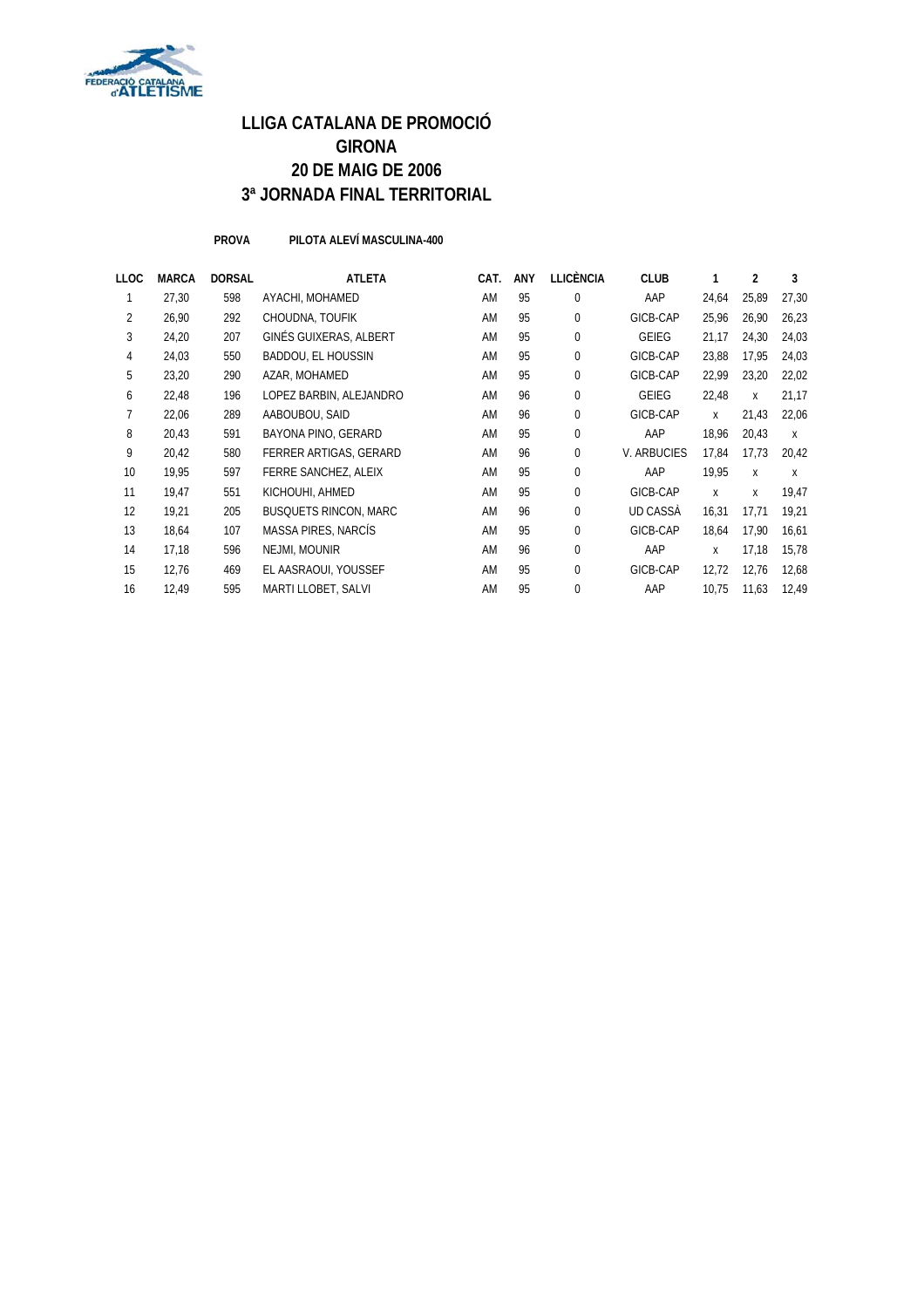

**PROVA PILOTA ALEVÍ FEMENINA-400**

| LLOC | <b>MARCA</b> | <b>DORSAL</b> | <b>ATLETA</b>             | CAT.      | <b>ANY</b> | <b>LLICÈNCIA</b> | <b>CLUB</b>         |       | 2     | 3     |
|------|--------------|---------------|---------------------------|-----------|------------|------------------|---------------------|-------|-------|-------|
|      | 15,98        | 133           | ZAMUDIO DOMINGO. LIDIA    | AF        | 95         | $\mathbf{0}$     | <b>CNB</b>          | 15,98 | 13,41 | 13,93 |
| 2    | 15,76        | 52            | ALFONSO RIBAS, RUT        | AF        | 96         | $\Omega$         | GEIEG               | 13.49 | 15.76 | X     |
| 3    | 15,55        | 590           | MECHAL, ZAIMAE            | AF        | 95         | $\mathbf 0$      | AAP                 | X     | 14,41 | 15,55 |
| 4    | 13,32        | 134           | COROMINAS MARISCOT, MARTA | AF        | 95         | $\mathbf 0$      | <b>CNB</b>          | 13,32 | 11,95 | 11,32 |
| 5    | 13,30        | 559           | <b>IGLESIAS, ESTER</b>    | AF        | 96         | $\mathbf 0$      | DR CARULLA          | 13,27 | 11,77 | 13,30 |
| 6    | 13,15        | 555           | PERAN, JUDIT              | <b>CF</b> | 91         | $\mathbf 0$      | <b>CA LAIETANIA</b> | 13.15 | 11.61 | 12,62 |
|      | 12,32        | 127           | MASSA PIRES, IDOLINA      | AF        | 96         | $\mathbf{0}$     | GICB-CAP            | 12,32 | 8,46  | 11,06 |
| 8    | 11,24        | 558           | ARMENGOL, JORDINA         | AF        | 96         | $\Omega$         | DR CARULLA          | 7.11  | 11.24 | 10,63 |
| 9    | 9,56         | 560           | JAVVO, ELI                | AF        | 96         | $\mathbf 0$      | DR CARULLA          | 6,92  | 8,04  | 9,56  |
| 10   | 9,38         | 293           | ROTARIU, ANCA             | AF        | 96         | $\Omega$         | GICB-CAP            | 9,38  | 9.27  | 8,82  |
| 11   | 9,16         | 197           | CASANOVAS FULCARA, ELIA   | AF        | 96         | $\mathbf{0}$     | GEIEG               | 9,16  | 8,22  | 6,52  |
| 12   | 8.99         | 594           | ILLA MARTINEZ, CLAUDIA    | AF        | 95         | $\Omega$         | AAP                 | 8.99  | X     | X     |
| 13   | 8,04         | 614           | ALFARO ESCRIBANO, DAMARIS | AF        | 98         | $\Omega$         | AAP                 | 5,98  | 8,04  | 7,62  |
| 14   | 6,93         | 586           | MERINO PALOMINO, ELENA    | AF        | 95         | $\Omega$         | GEIEG               | X     | 6,93  | 6.04  |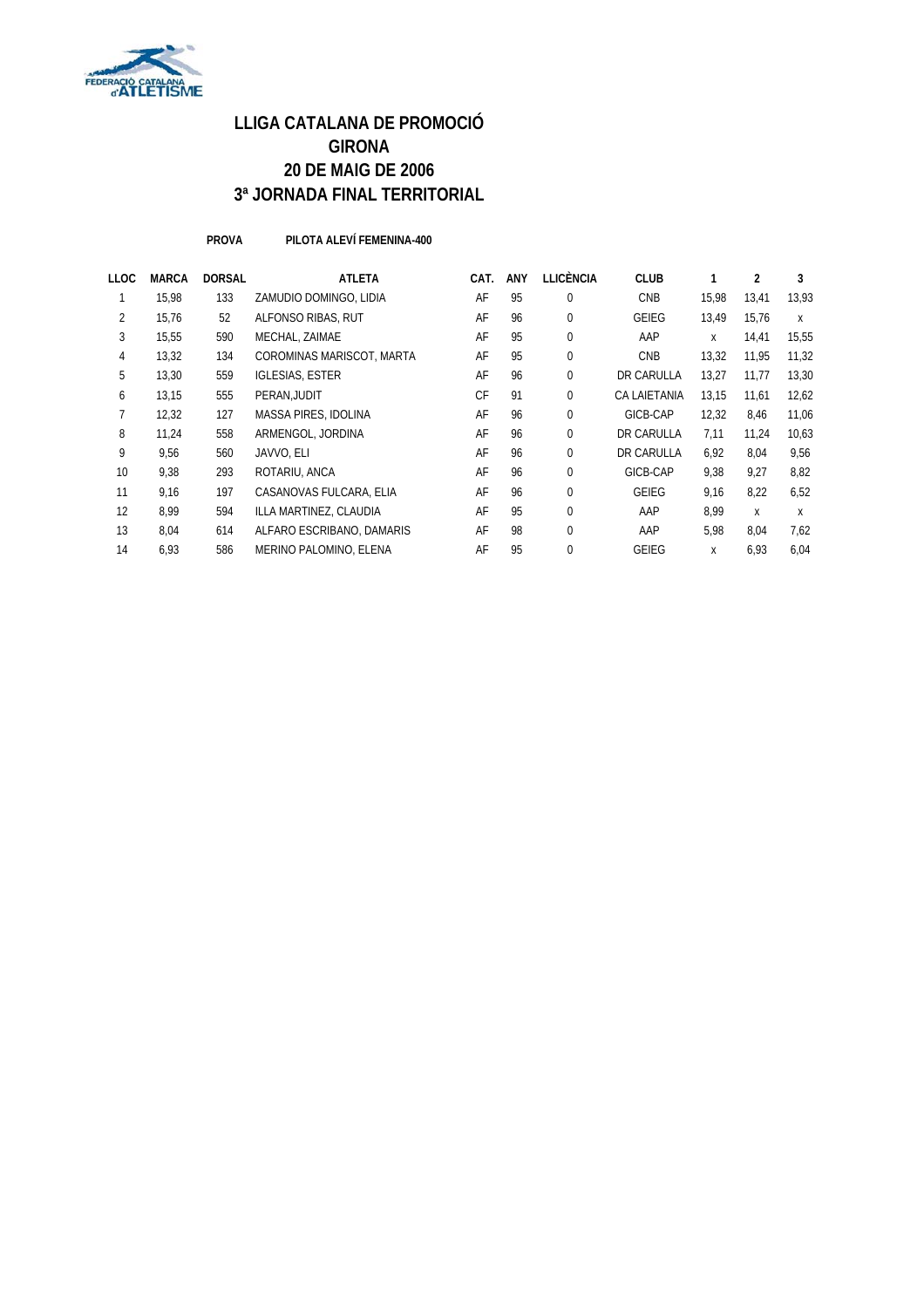

#### **PROVA PERXA ALEVÍ MASCULÍ LLOC MARCA DORSAL ATLETA CAT. ANY LLICÈNCIA CLUB 130 140** 1 X 107 MASSA PIRES, NARCÍS AM 95 0 GICB-CAP XXX 2 X 207 GINÉS GUIXERAS, ALBERT AM 95 0 GEIEG XXX 3 X 196 LOPEZ BARBIN, ALEJANDRO AM 96 0 GEIEG XXX **ALÇADES**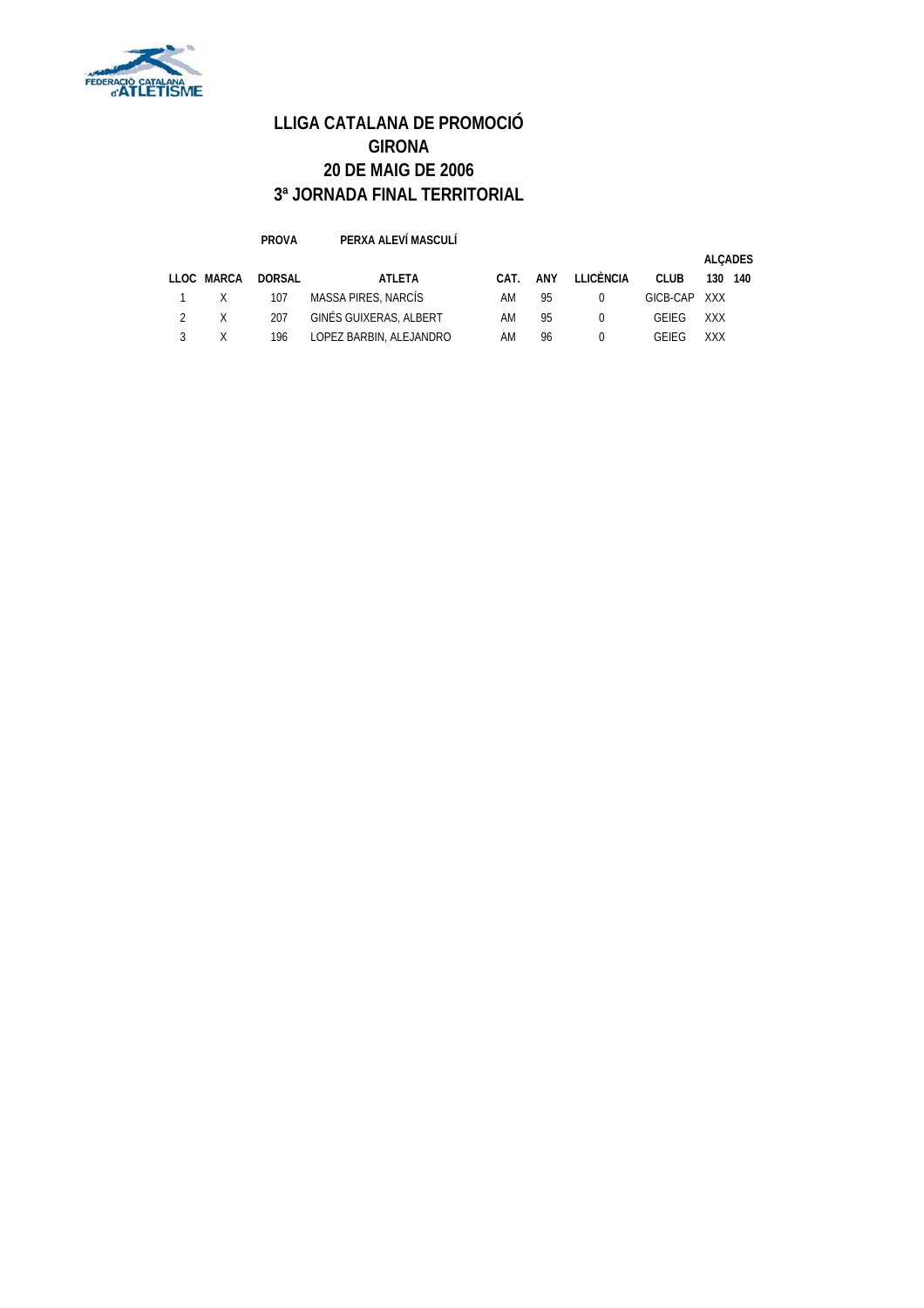

**PROVA PERXA ALEVÍ FEMENINA**

prova suspesa per manca de participants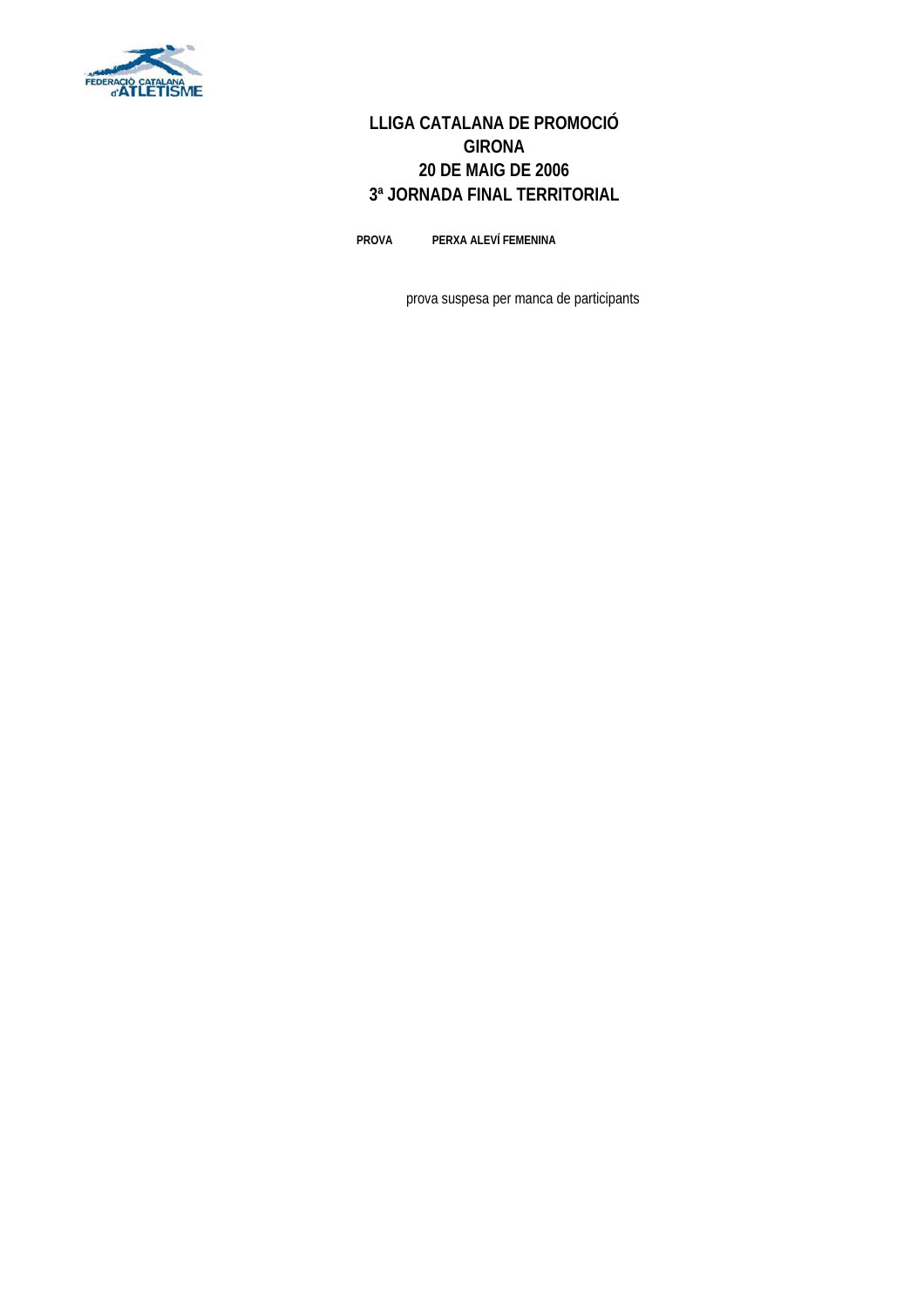

#### **PROVA PERXA INFANTIL MASCULÍ**

|   | LLOC MARCA | <b>DORSAL</b> | ATLETA                        | CAT. | ANY | LLICÈNCIA | <b>CLUB</b>  | 140            | 150      | 160            | 170      | 180 | 190 | 200 210 220 230 |          |    | 240 250        |     |
|---|------------|---------------|-------------------------------|------|-----|-----------|--------------|----------------|----------|----------------|----------|-----|-----|-----------------|----------|----|----------------|-----|
|   | 2.40       | 37            | FONTANÉ I MASÓ. JOAQUIM       | IМ   | 93  | 0         | GEIEG        | $\Omega$       | $\Omega$ | X <sub>0</sub> | $\Omega$ |     |     | $\Omega$        | $\Omega$ | X0 | X <sub>0</sub> | XXX |
|   | 1.90       | 111           | <b>GARCIA SALA, NIL</b>       | IМ   | 94  | 0         | GICB-CAP     | X <sub>0</sub> | $\Omega$ | 0              | $\Omega$ |     | 0   | XXX             |          |    |                |     |
|   | 1.80       | 213           | SAGEL, HARRY                  | IM   | 94  | 0         | GEIEG        | $\Omega$       | $\Omega$ | X <sub>0</sub> | $\Omega$ | X0  | XXX |                 |          |    |                |     |
| 4 | 1.40       | 114           | MIELGO VALDEPEÑAS, ALEX       | IM   | 93  | 0         | GICB-CAP     | $\Omega$       | XXX      |                |          |     |     |                 |          |    |                |     |
| 4 | 1.40       | 110           | ALABERT ALDANA, MARTÍ         | IM   | 94  | 0         | GICB-CAP     | $\Omega$       | XXX      |                |          |     |     |                 |          |    |                |     |
| 4 | 1.40       | 38            | FONT CALVARONS, ADRIÀ         | IM   | 94  | 0         | GEIFG        | $\Omega$       | XXX      |                |          |     |     |                 |          |    |                |     |
|   |            | 108           | SAMURA, ALI                   | IМ   | 94  | 0         | GICB-CAP XXX |                |          |                |          |     |     |                 |          |    |                |     |
| 8 |            | 46            | GARCIA-CAMPERO I PONS. ALBERT | IM   | 94  | 0         | <b>GFIFG</b> | <b>XXX</b>     |          |                |          |     |     |                 |          |    |                |     |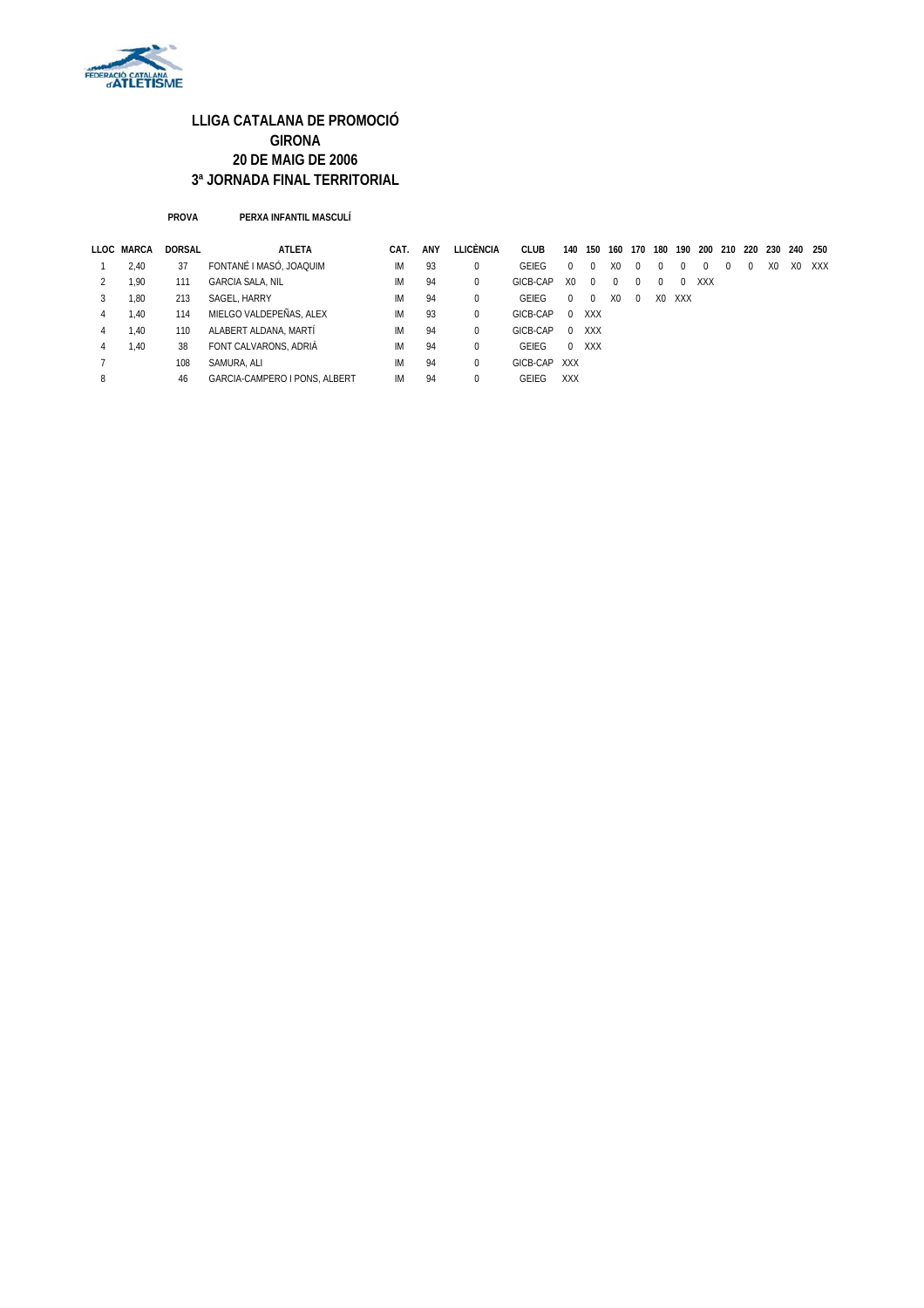

**PROVA PERXA INFANTIL FEMENINA**

|            |        |                             |      |     |           |       |     | <b>ALCADES</b> |                |          |          |          |         |     |
|------------|--------|-----------------------------|------|-----|-----------|-------|-----|----------------|----------------|----------|----------|----------|---------|-----|
| LLOC MARCA | DORSAL | ATLETA                      | CAT. | ANY | LLICÈNCIA | CLUB  | 120 | 140            | 150            | 160      | 170      | 180      | 190 200 |     |
| 1.90       | 56     | HUERCIO PUENTES, Mª DEL MAR | -IF  | 93  |           | CAF   |     | $\Omega$       | $\overline{0}$ | $\Omega$ | $\Omega$ | $\Omega$ | xx0     | XXX |
| 1.60       | 141    | RIERA MALLOL, GEMMA         | IF.  | 93  |           | CNB   |     | x0             | $\overline{0}$ | x0       | XXX      |          |         |     |
| .40        | 42     | ALSINA VIU, LAIA            | IF   | 94  |           | GEIEG |     |                | XXX            |          |          |          |         |     |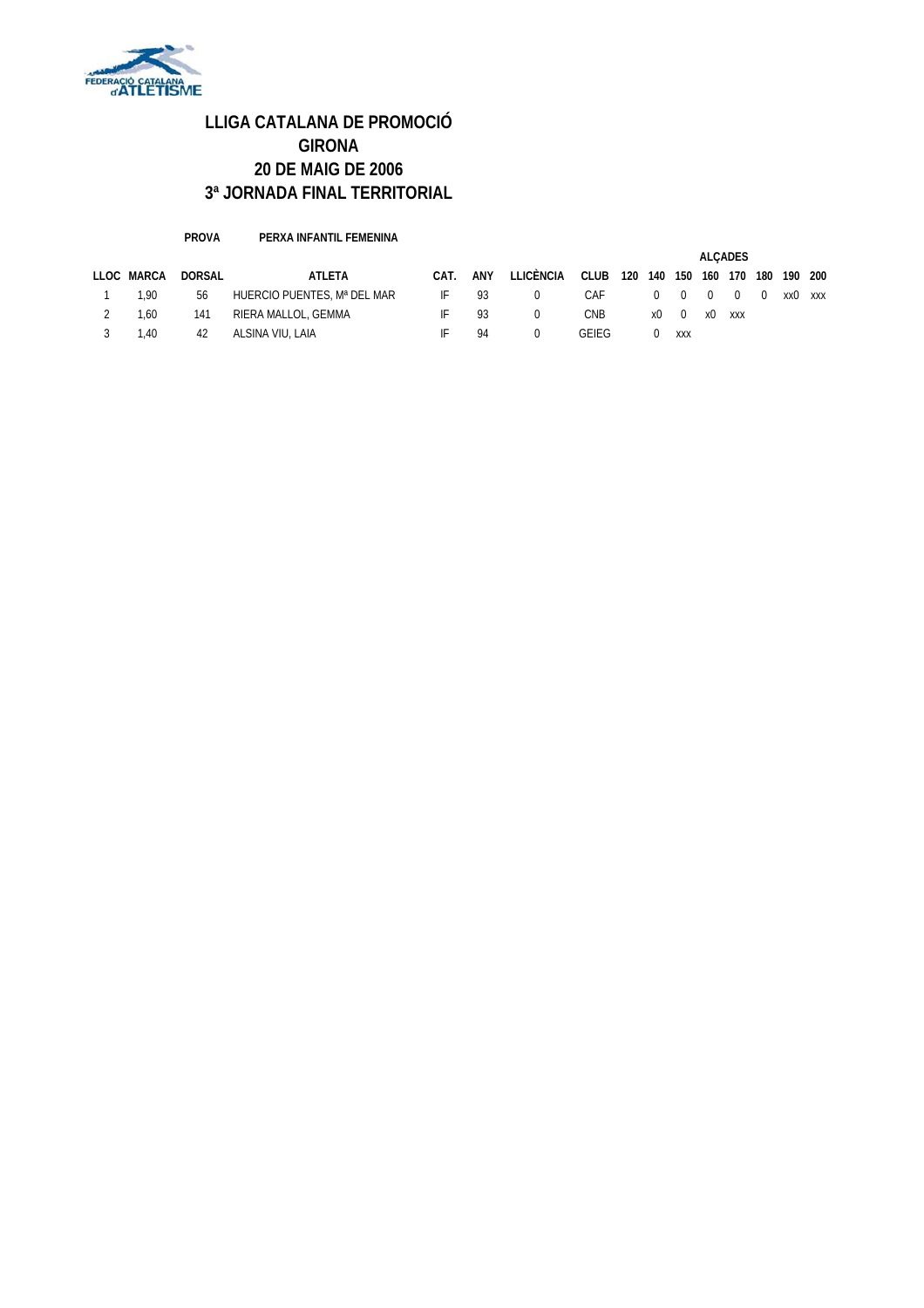

#### **PROVA PERXA CADET MASCULÍ**

| LLOC MARCA | DORSAL | ATLETA                       | CAT. | ANY | LLICÉNCIA | <b>CLUB</b>                                                      | 180 190 200 210 220 230 240 |  |  | 250 260 |         |
|------------|--------|------------------------------|------|-----|-----------|------------------------------------------------------------------|-----------------------------|--|--|---------|---------|
| 2.50       | 63     | MONTERO HERNÁNDEZ. CHRISTIAN | CM – | 91  | - 0       | GICB-CAP $\begin{matrix} 0 & 0 & 0 & 0 & 0 & 0 & 0 \end{matrix}$ |                             |  |  |         | XXO XXX |
| 2.10       | 22     | CAPELL AYLAGAS, MARC         | СM   | 91  | CI 15904  | GEIEG 0 0 XX0 0 XXX                                              |                             |  |  |         |         |
| 1.80       | 118    | ALABERT ALDANA, ANIOL        | СM   | 92  |           | GICB-CAP X0 XXX                                                  |                             |  |  |         |         |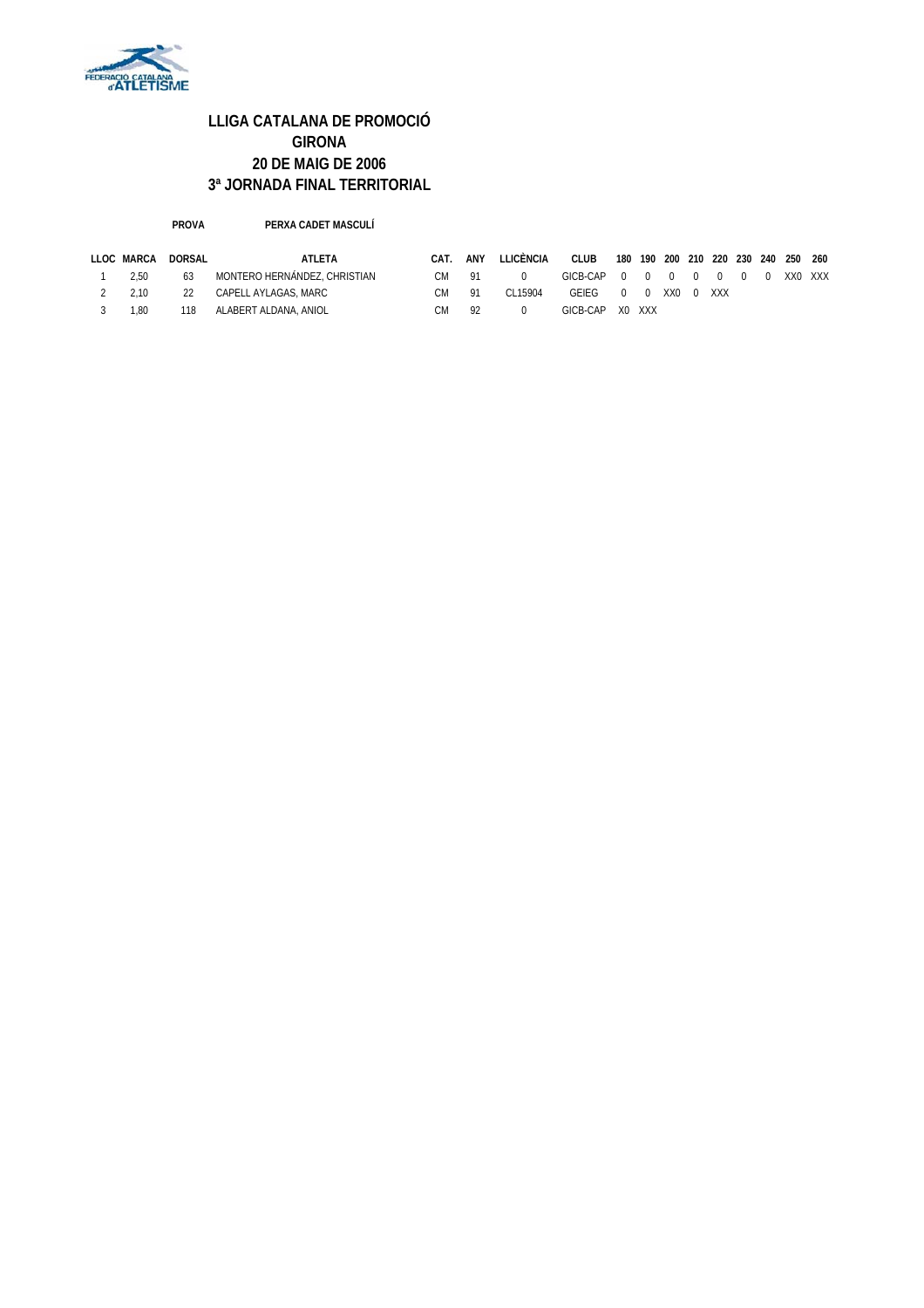

#### **PROVA PERXA CADET FEMENINA**

|            |               |                            |      |     |           | <b>ALCADES</b>  |     |            |          |                                                     |          |          |          |          |         |    |          |          |          |       |
|------------|---------------|----------------------------|------|-----|-----------|-----------------|-----|------------|----------|-----------------------------------------------------|----------|----------|----------|----------|---------|----|----------|----------|----------|-------|
| LLOC MARCA | <b>DORSAL</b> | ATLETA                     | CAT. | ANY | LLICÈNCIA | CLUB            | 120 | 140        | 150      | 160 170 180 190 200 210 220 230 240 250 260 270 285 |          |          |          |          |         |    |          |          |          |       |
| 2.70       |               | ARANJUELO PLANELLA, MÒNICA | СF   | 91  | CT15373   | GEIEG           |     |            |          |                                                     |          |          |          |          | $\circ$ | xo | $\Omega$ | $\Omega$ | $\Omega$ | O XXX |
| 2.00       | 142           | GAYA BOFILL, TÀNIA         | C⊦   | 91  | 15265     | CNB             |     | $^{\circ}$ | $\Omega$ | $\Omega$                                            | $\Omega$ | $\Omega$ | $\Omega$ | $\Omega$ | XXX     |    |          |          |          |       |
| 1.50       | 464           | TIMPA, SANDA VALERIA       | СF   | -91 | $\Omega$  | GICB-CAP        |     | $\Omega$   | $\Omega$ | XXX                                                 |          |          |          |          |         |    |          |          |          |       |
| 1.50       | 123           | SUBIRANA FRIGOLA, ANNA     | СF   | 91  | $\Omega$  | <b>GICB-CAP</b> |     | $\Omega$   | XO       | XXX                                                 |          |          |          |          |         |    |          |          |          |       |
| 1.40       | 126           | MIRET PUIG, PRABHA         | СH.  | 91  | $^{(1)}$  | <b>GICB-CAP</b> |     | XXO        | XXX      |                                                     |          |          |          |          |         |    |          |          |          |       |
|            |               |                            |      |     |           |                 |     |            |          |                                                     |          |          |          |          |         |    |          |          |          |       |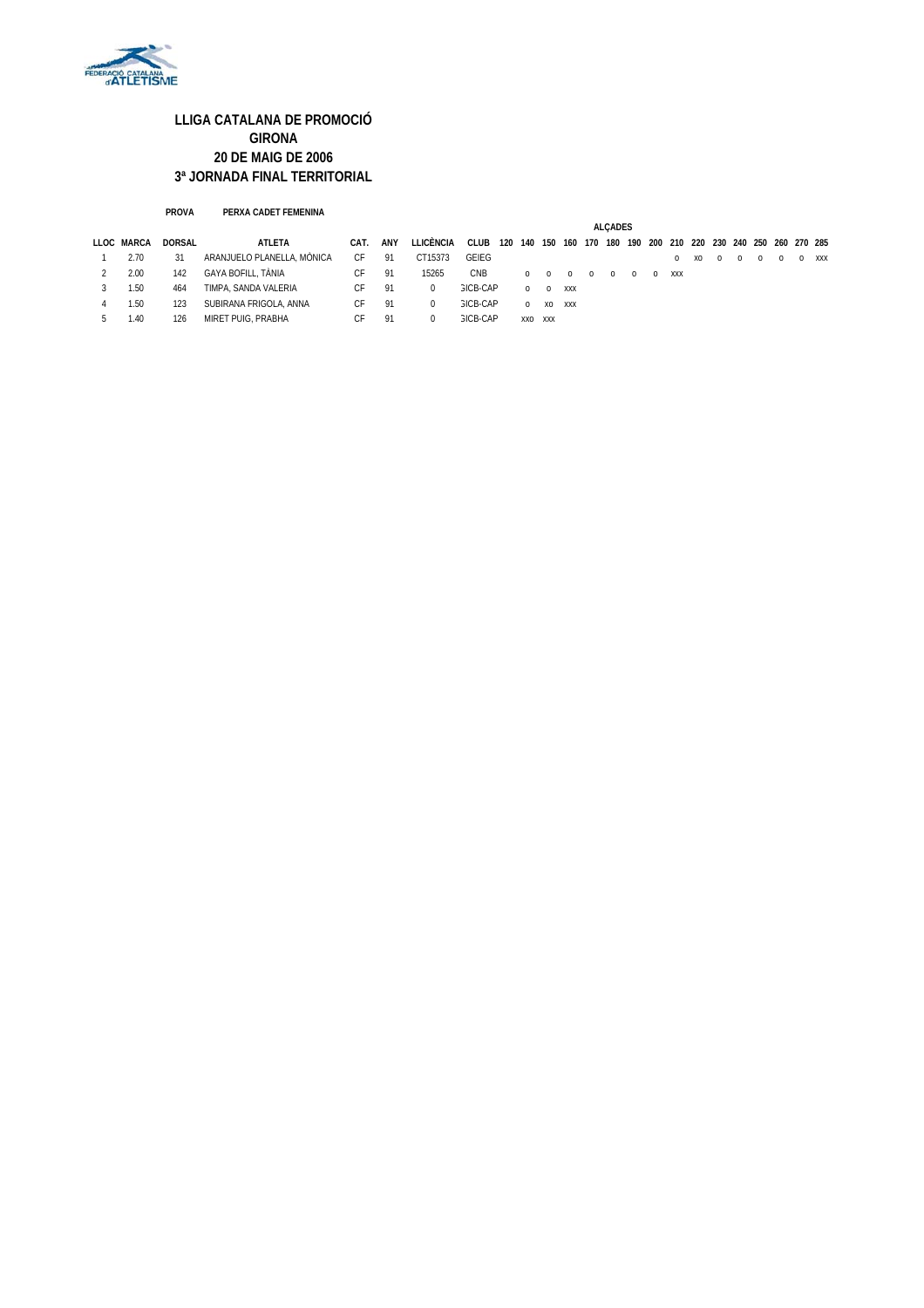

**PROVA RELLEUS 3X600 ALEVÍ MASCULÍ**

| <b>LLOC</b>    | <b>MARCA</b> | <b>DORSAL</b> | <b>ATLETA</b>                 | <b>CATEGORIA</b> | ANY | <b>LLICÈNCIA</b> | <b>CLUB</b>     |
|----------------|--------------|---------------|-------------------------------|------------------|-----|------------------|-----------------|
|                | 6:32.6       | AAP           |                               |                  |     |                  |                 |
|                |              | A             |                               |                  |     |                  |                 |
|                |              |               |                               |                  |     |                  |                 |
| $\mathfrak{D}$ | 6:53.3       | 292           | CHOUDNA, TOUFIK               | AM               | 95  | $\Omega$         | GICB-CAP        |
|                |              | 550           | <b>BADDOU, EL HOUSSIN</b>     | AM               | 95  | $\overline{0}$   | GICB-CAP        |
|                |              | 290           | AZAR, MOHAMED                 | AM               | 95  | $\overline{0}$   | GICB-CAP        |
| 4              | 7:16.5       | 469           | EL AASRAOUI, YOUSSEF          | AM               | 95  | $\theta$         | GICB-CAP        |
|                |              | 207           | <b>GINÉS GUIXERAS, ALBERT</b> | AM               | 95  | 0                | <b>GEIEG</b>    |
|                |              | 205           | <b>BUSQUETS RINCON, MARC</b>  | AM               | 96  | 0                | <b>UD CASSA</b> |
| 5              | 7:29.1       | 289           | AABOUBOU, SAID                | AM               | 96  | $\Omega$         | GICB-CAP        |
|                |              | 551           | KICHOUHI, AHMED               | AM               | 95  | $\overline{0}$   | GICB-CAP        |
|                |              | 107           | <b>MASSA PIRES, NARCÍS</b>    | AM               | 95  | 0                | GICB-CAP        |
| <b>DESQ</b>    | 6:55.1       | AAP           |                               |                  |     |                  |                 |
|                | DQ.          | B             |                               |                  |     |                  |                 |
|                |              |               |                               |                  |     |                  |                 |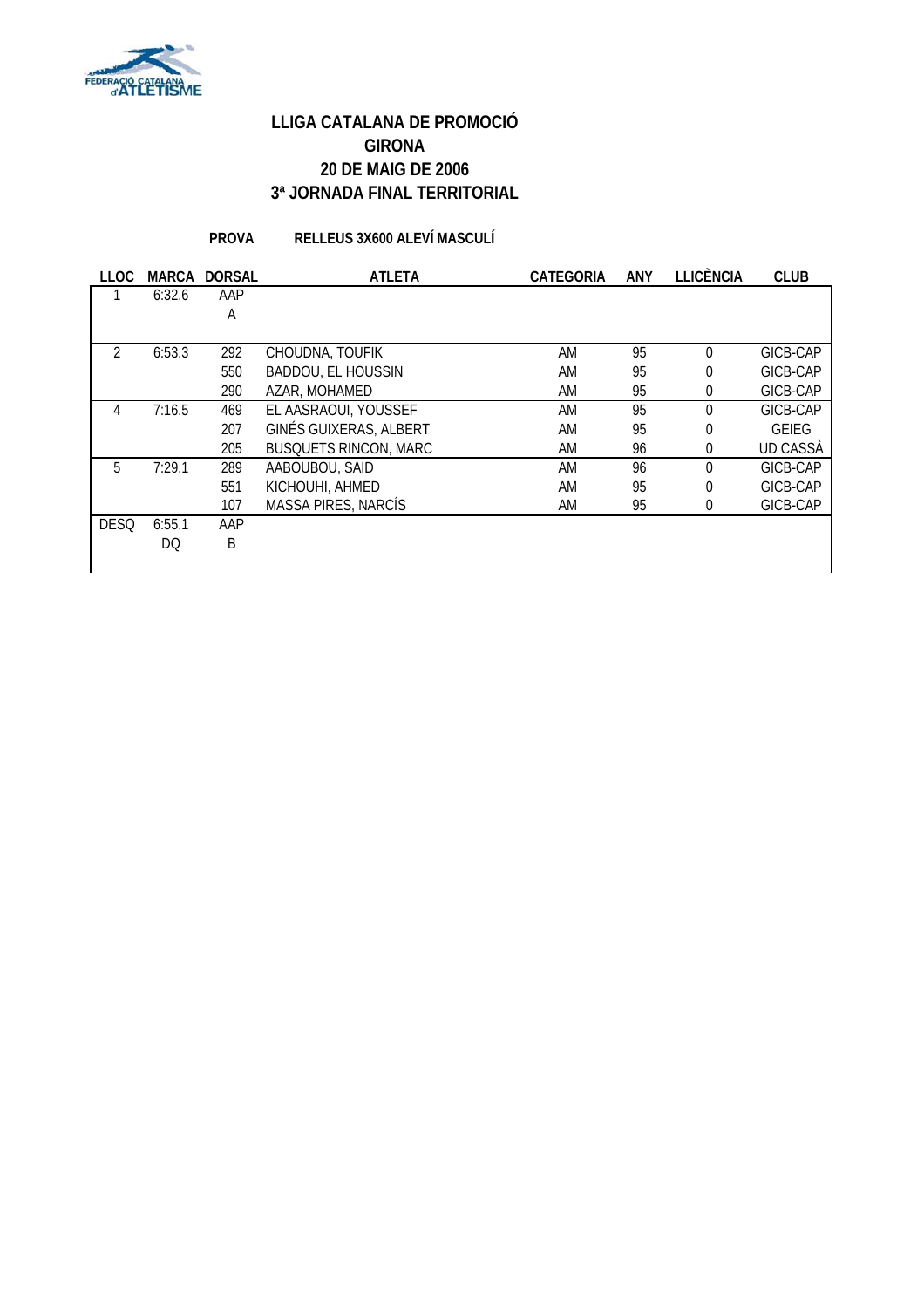

#### **PROVA RELLEUS 3X600 ALEVÍ FEMENÍ**

| LLOC |        | <b>MARCA DORSAL</b> | <b>ATLETA</b>             | <b>CATEGORIA</b> | <b>ANY</b> | <b>LLICÈNCIA</b> | <b>CLUB</b> |
|------|--------|---------------------|---------------------------|------------------|------------|------------------|-------------|
|      | 6:58.8 | 293                 | ROTARIU, ANCA             | AF               | 96         |                  | GICB-CAP    |
|      |        | 134                 | COROMINAS MARISCOT, MARTA | AF               | 95         | 0                | <b>CNB</b>  |
|      |        | 127                 | MASSA PIRES, IDOLINA      | AF               | 96         |                  | GICB-CAP    |
|      | 7:15.4 | 558                 | ARMENGOL, JORDINA         | AF               | 96         | 0                | DR CARULLA  |
|      |        | 560                 | JAVVO, ELI                | AF               | 96         | 0                | DR CARULLA  |
|      |        | 559                 | <b>IGLESIAS, ESTER</b>    | AF               | 96         | 0                | DR CARULLA  |
| desa | 6:40.4 |                     | combinat AAP- UD Cassà    |                  |            |                  |             |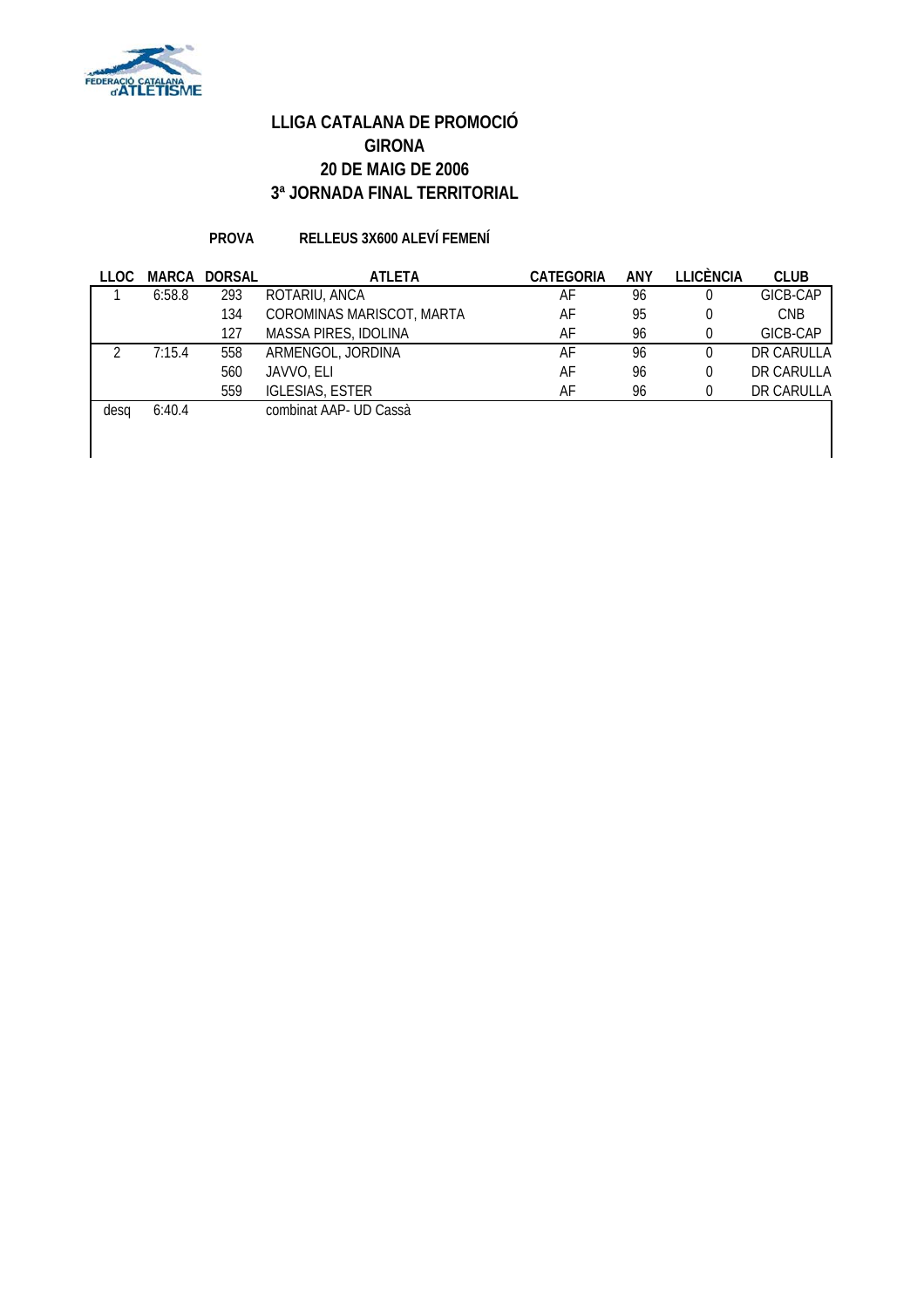

**PROVA RELLEUS 4X300 CADET MASCULÍ**

prova suspesa per manca de participants